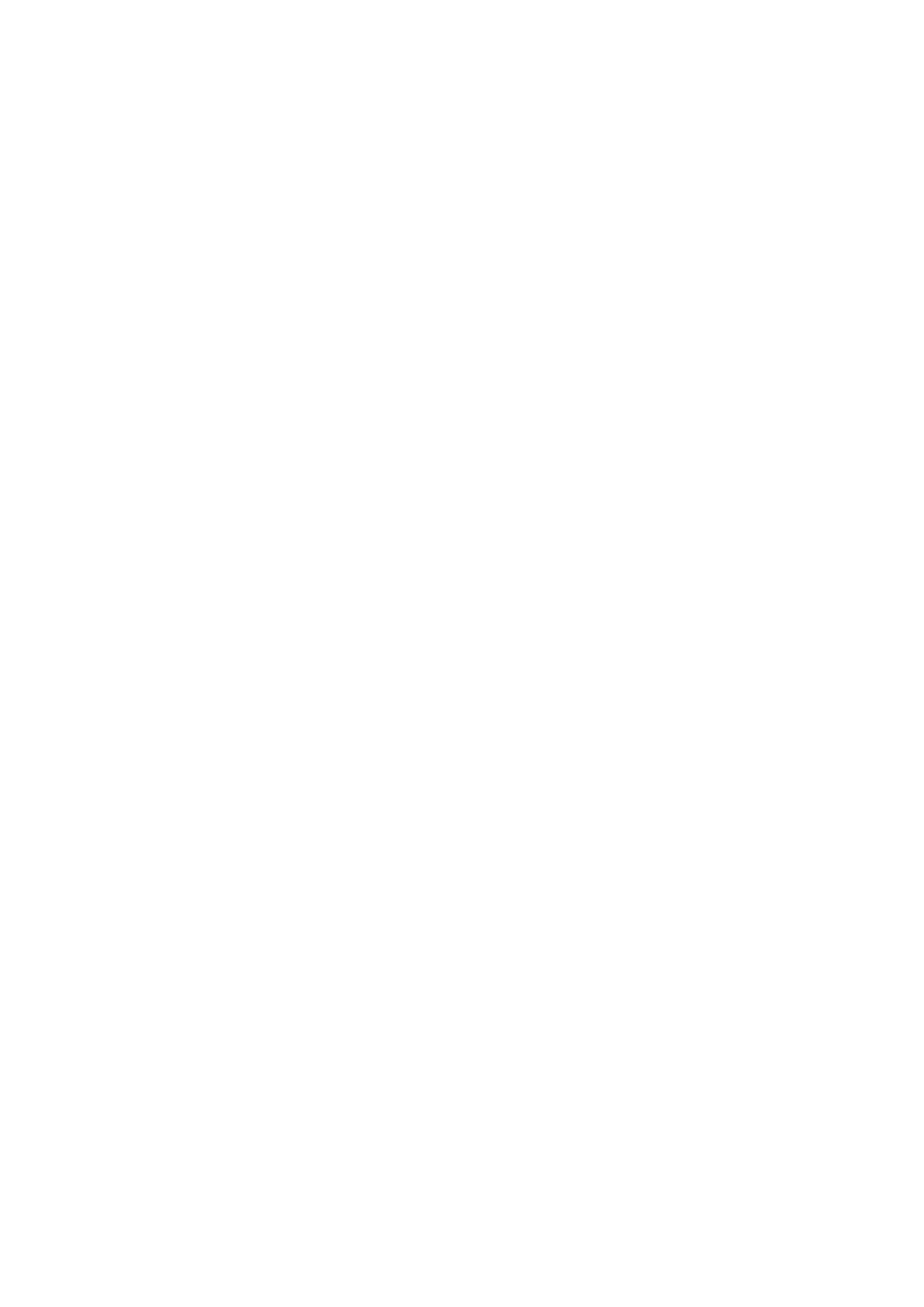# **TABLE OF CONTENTS 8 APRIL 2015**

| <b>Business</b> | Page No. |
|-----------------|----------|
|                 |          |

| 1. | <b>Meeting Conduct</b>                                  |    |
|----|---------------------------------------------------------|----|
|    | 1.1 Apologies                                           | 5  |
|    | 1.2 Announcements by the Mayor                          | 5  |
|    | 1.3 Conflict of Interest Declarations                   | 5  |
|    | 1.4 Confirmation of Minutes                             | 5  |
|    | 1.5 Items not on the Agenda                             | 5  |
|    | 1.6 Public Participation                                | 5  |
|    | Items not on the agenda (Tuesday, 14 April 2015)<br>1.7 | 21 |
|    |                                                         |    |

### **2. Petitions [6](#page-5-0)**

**Nil**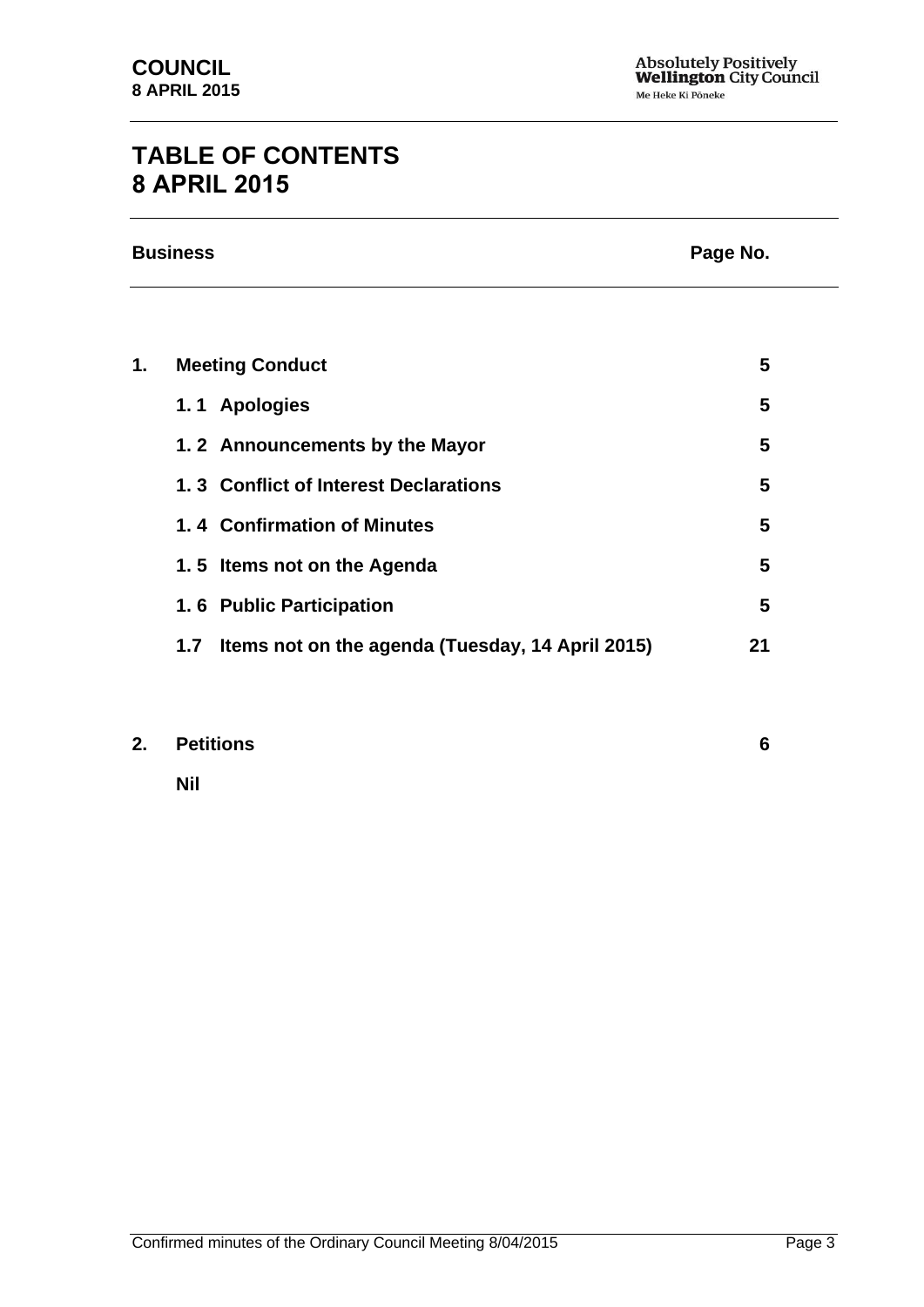### **COUNCIL 8 APRIL 2015**

| 3. | <b>General Business</b> |                                                                                                                                                              | 6              |
|----|-------------------------|--------------------------------------------------------------------------------------------------------------------------------------------------------------|----------------|
|    | 3.1                     | <b>Revised Te Awarua-O-Porirua Harbour and Catchment</b><br><b>Strategy and Action Plan</b>                                                                  | 6              |
|    | 3.2                     | Housing Accord – Nomination of Special Housing Areas                                                                                                         | $\overline{7}$ |
|    | 3.3                     | Petone to Grenada (P2G)                                                                                                                                      | 16             |
|    | 3.4                     | <b>Development Contributions Policy Review</b>                                                                                                               | 15             |
|    | 3.5                     | <b>Invitation to Join Huawei Delegation</b>                                                                                                                  | 23             |
|    | 3.6                     | <b>LATE ITEM - Proposed Historical Sister City</b><br>Relationship between Çanakkale and Wellington                                                          | 28             |
| 4. |                         | <b>Committee Reports</b>                                                                                                                                     | 24             |
|    | 4.1                     | <b>Report of the Governance, Finance and Planning</b><br><b>Committee Meeting of 26 March 2015</b>                                                           | 24             |
|    |                         | <b>Wellington City Council Standing Order Amendments</b>                                                                                                     | 24             |
|    | 4.2                     | <b>Report of the Community, Sport and Recreation</b><br><b>Committee Meeting of 18 March 2015</b>                                                            | 26             |
|    |                         | Local Approved Products Policy. Report Back Following<br><b>Consultation and Proposed Final Policy</b>                                                       | 27             |
|    | 4.3                     | <b>Report of the Environment Committee Meeting of 19</b><br><b>March 2015</b>                                                                                | 27             |
|    |                         | Proposed disposal of dwellings only (no land) located at 329<br>Makara Road, Makara (Cemetery Reserve) and 126 Orangi<br>Kaupapa Road, Northland (Town Belt) | 27             |
|    | <b>Questions</b>        |                                                                                                                                                              |                |
| 5. |                         | <b>Public Excluded</b>                                                                                                                                       | 28             |
|    | 5.1                     | <b>Minor Technical Amendment to Earlier Council</b><br><b>Resolution</b>                                                                                     | 29             |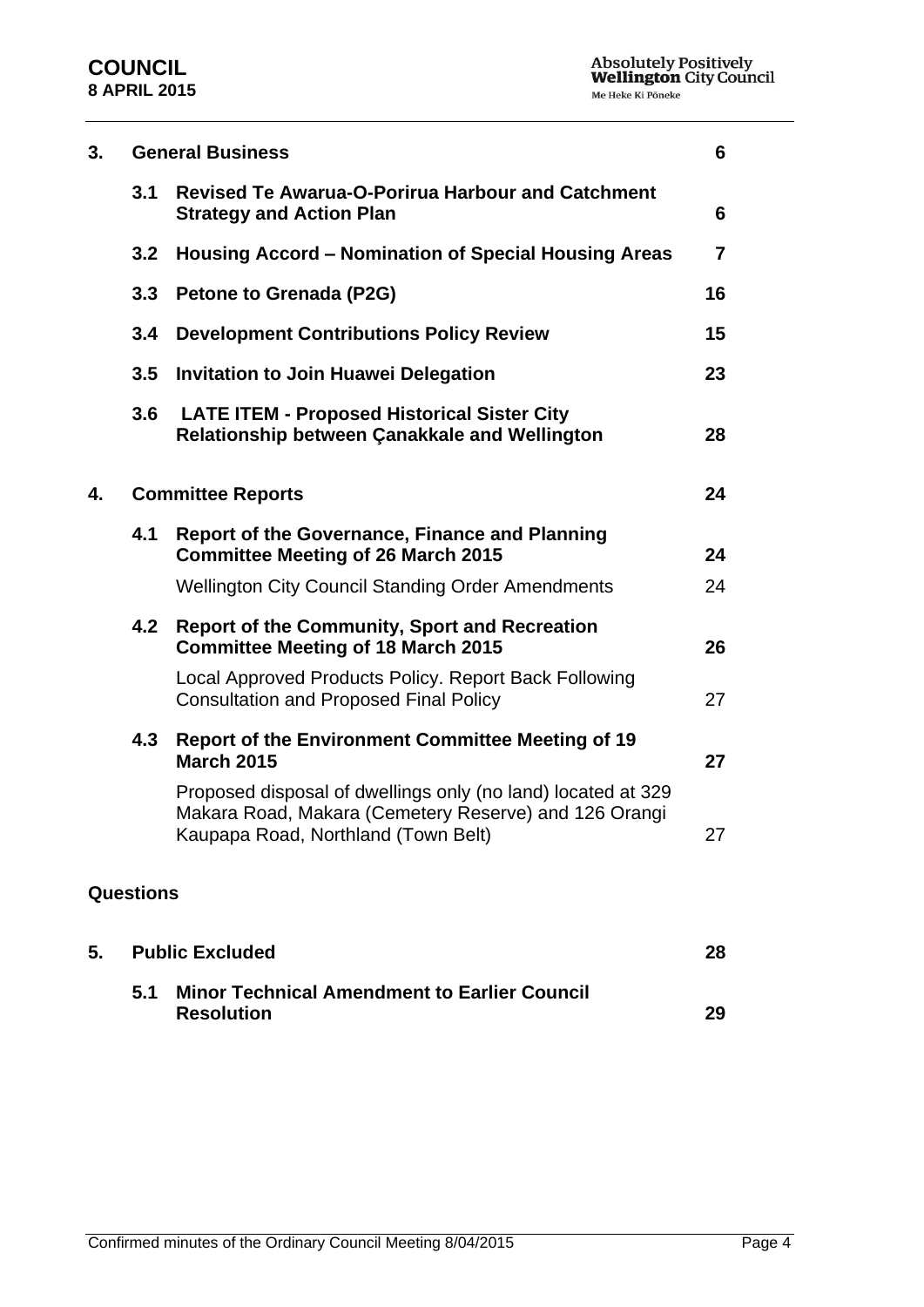# <span id="page-4-0"></span>**1 Meeting Conduct**

### <span id="page-4-1"></span>**1. 1 Apologies**

No apologies were received.

#### <span id="page-4-2"></span>**1. 2 Announcements by the Mayor**

The Mayor thanked all partners, staff and volunteers involved in making the Cricket World Cup 2015 a success. The Mayor is also looking forward to the upcoming celebrations over ANZAC week. The Te Kopahou entranceway on the south coast wins New Zealand Institute of Landscape Architects' George Malcolm Supreme award for its outstanding design and execution. The Mayor acknowledged the work done by Council's landscape architects, Charles Gordon and Carlos Gonzales.

The Mayor also announced that the meeting would adjourn at 7.30pm for a break.

#### <span id="page-4-3"></span>**1. 3 Conflict of Interest Declarations**

Councillors Eagle, Lester and Young announced a conflict of interest in relation to Item 3.5 (Invitation to Join Huawei Delegation).

#### <span id="page-4-4"></span>**1. 4 Confirmation of Minutes**

#### **Moved Mayor Wade-Brown, seconded Councillor Ahipene-Mercer**

#### **Resolved**

That the Council:

Approve the minutes of the Ordinary Council Meeting held on 25 February 2015, having been circulated, that they be taken as read and confirmed as an accurate record of that meeting.

#### **Carried**

#### <span id="page-4-5"></span>**1. 5 Items not on the Agenda**

There were no items not on the agenda at the meeting of 08 April 2015.

#### <span id="page-4-6"></span>**1. 6 Public Participation**

- **1.6.1 The Honourable Peter Dunne** addressed the Council regarding the Petone to Grenada item on the agenda.
- **1.6.2 Marco Zeeman** addressed the Council regarding his proposal for a Wellington Sculptural Highway.
- **1.6.3 Bruce Flett** on behalf of the **Takapu Valley Residents** addressed the Council regarding the proposed Petone to Grenada Link road.
- **1.6**.**4 Stephen Mulholland** on behalf of the **Takapu Valley Residents** addressed the Council regarding the proposed Petone to Grenada Link road.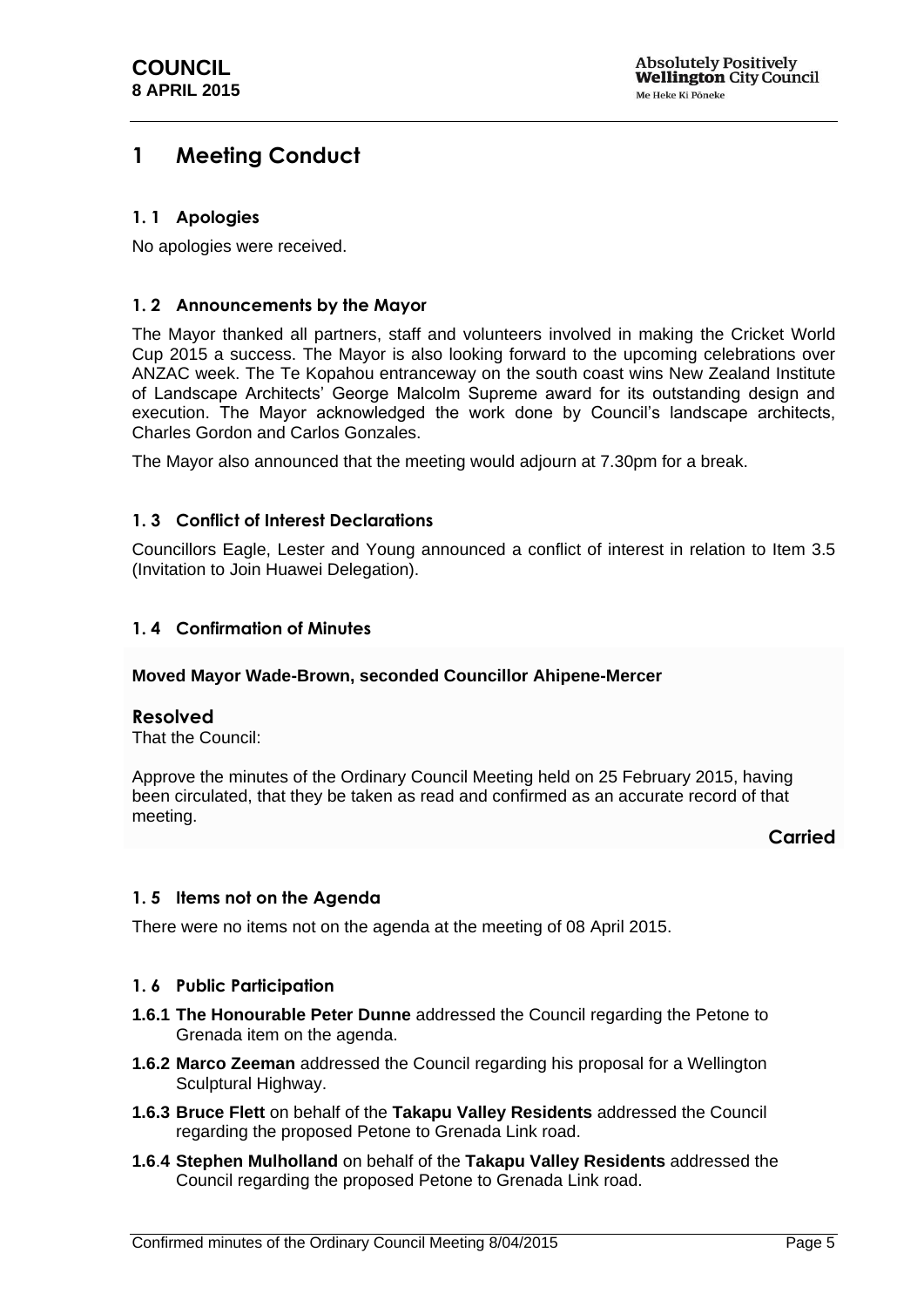- **1.6**.**5 Sarah Kinley, Blair Waipara and Pennie Pearce** on behalf of the **Seine, Rhine and Danube Street Community Support Group** addressed the Council regarding special housing areas.
- **1.6.5 Andrew McLellan** on behalf of the **Ngaio-Crofton Downs Residents' Association**  addressed the Council regarding special housing areas.
- **1.6.6 Ian Cassels** addressed the Council regarding special housing areas and Erskine College.

### <span id="page-5-0"></span>**2. Petitions**

Nil

### <span id="page-5-1"></span>**3. General Business**

### <span id="page-5-2"></span>**3.1 Revised Te Awarua-O-Porirua Harbour and Catchment Strategy and Action Plan**

#### **Moved Councillor Lester, seconded Councillor Ritchie**

#### **Resolved**

That the Council:

- 1. Receive the information.
- 2. Note the Joint Committee has approved and adopted the revised Te Awarua-o-Porirua Harbour and Catchment Strategy and Action Plan 2015.
- 3. Note the Joint Committee recommends the stakeholder Councils adopt the revised Te Awarua-o-Porirua Harbour and Catchment Strategy and Action Plan 2015
- 4. Approve and adopt the revised Te Awarua-o- Porirua Harbour and Catchment Strategy and Action Plan 2015
- 5. Note that the release of the revised Strategy will be arranged for April 2015 in consultation with the Joint Harbour Committee.
- 6. Notes that the implementation of the Porirua Harbour and Catchment Strategy and Action Plan 2015 is expected to have negligible, if any, impact on Wellington City Council budgets.
- 7. Notes that should any financial impacts become apparent, these will be included for consideration in the development of the Asset Management Plans and Long-term Plan for 2018/28.
- Voting For: Mayor Wade-Brown, Councillor Ahipene-Mercer, Councillor Coughlan, Councillor Eagle, Councillor Foster, Councillor Free, Councillor Lee, Councillor Lester, Councillor Marsh, Councillor Pannett, Councillor Peck, Councillor Ritchie, Councillor Sparrow, and Councillor Woolf, Councillor Young
- Voting Against: Nil

Majority Vote: 15:0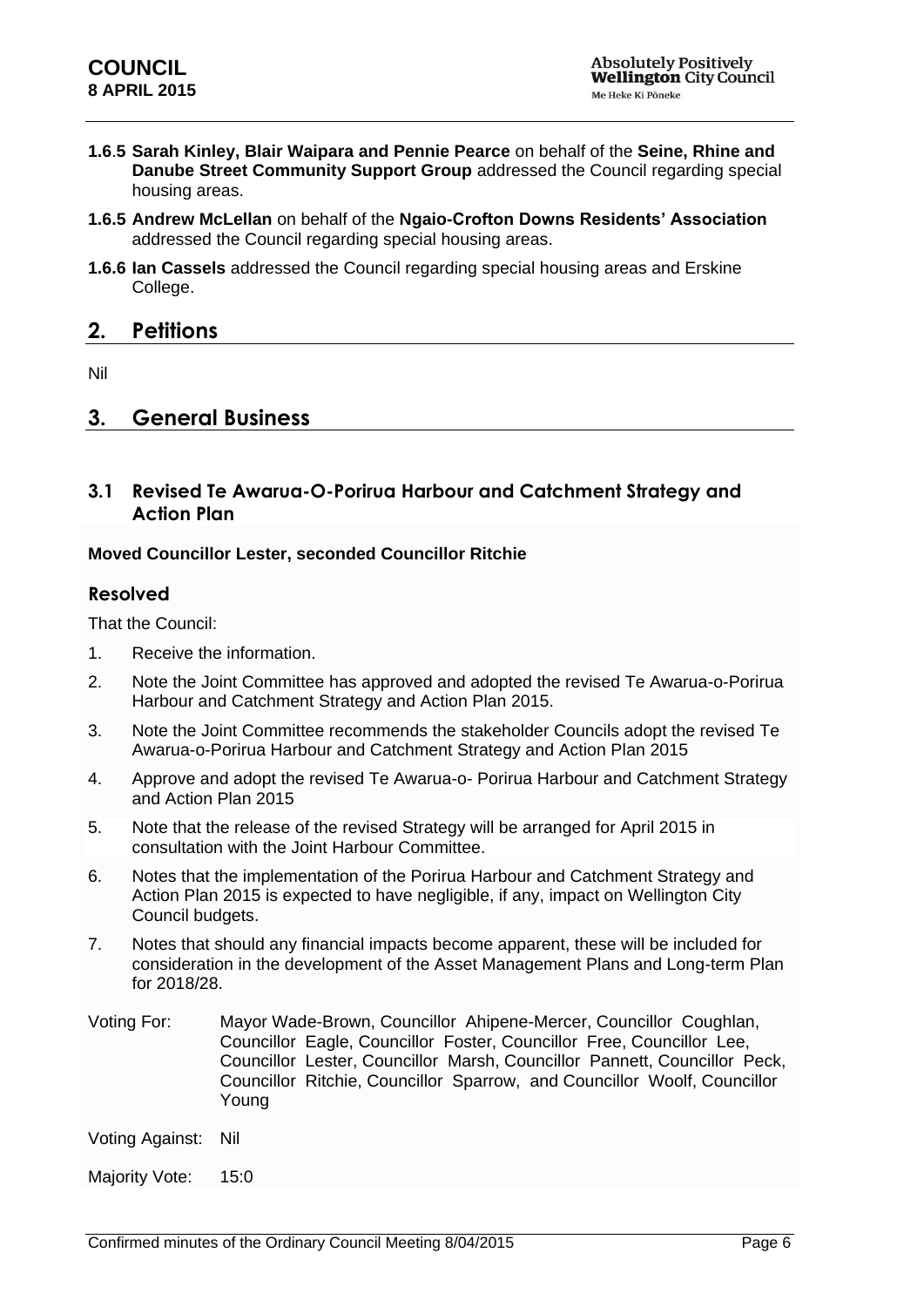**Carried**

### <span id="page-6-0"></span>**3.2 Housing Accord – Nomination of Special Housing Areas**

#### **Moved Mayor Wade-Brown, seconded Councillor Marsh**

That the Council:

- 1. Receive the information.
- 2. Recommend to the Minister of Building and Housing the approval of the following sixteen special housing areas and associated qualifying development criteria as identified in the Special Housing Area maps:
	- a. 135 Britomart Street, Berhampore, with qualifying developments being 10 or more dwellings or allotments;
	- b. 175 Owen Street, Newtown, with qualifying developments being 10 or more dwellings or allotments;
	- c. MacLean Flats, 320A The Terrace, with qualifying developments being 10 or more dwellings of allotments;
	- d. 74 Helston Road, Paparangi, with qualifying developments being 10 or more dwellings or allotments;
	- e. 30 White Pine Avenue, Woodridge, with qualifying developments being 10 or more dwellings or allotments;
	- f. Erskine College, Island Bay, with qualifying developments being 10 or more dwellings or allotments;
	- g. 24A Freeling Street, Island Bay, with qualifying developments being 2 or more dwellings or allotments;
	- h. Tapu Te Ranga Marae, Island Bay, with qualifying developments being 10 or more dwellings or allotments;
	- i. The Reedy Land, 28 Westchester Drive, Glenside, with qualifying developments being 10 or more dwellings or allotments;
	- j. Shelly Bay, with qualifying developments being 10 or more dwellings or allotments;
	- k. 131 Silverstream Road, Crofton Downs, with qualifying developments being 10 or more dwellings or allotments;
	- l. Lot 41, Spenmoor Street, Newlands, with qualifying developments being 10 or more dwellings or allotments;
	- m. 289-293 Mansfield Street and Princess Street, Newtown, with qualifying developments being 10 or more dwellings or allotments.
	- n. 98 Westchester Drive, Churton Park, with qualifying developments being 10 or more dwellings or allotments;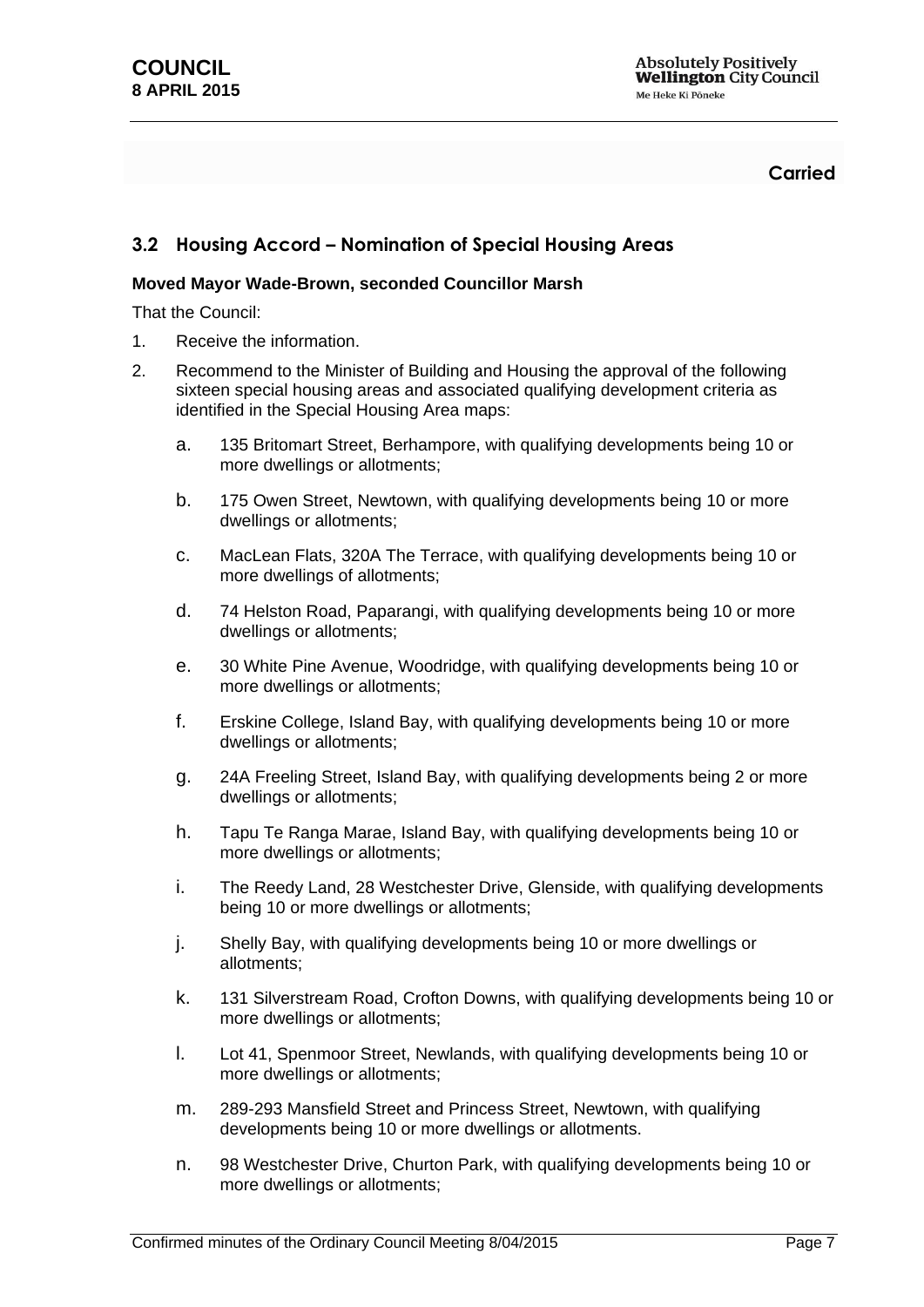- o. 34 Winsley Terrace, 150-184 Ohariu Valley Road and 224 Westchester Drive, Churton Park, with qualifying developments being 10 or more dwellings or allotments.
- p. 383-387 Adelaide Road, Newtown, with qualifying developments being 10 or more dwellings or allotments.
- 3. Delegate to the Mayor and the Chief Executive the authority to approve any minor editorial changes to the Special Housing Area maps.

**Moved Mayor Wade-Brown, seconded Councillor Ahipene-Mercer**, the following amendments; which were voted on separately.

Prior to voting, the meeting adjourned at 7.32pm.

The meeting re-convened at 7.55pm.

That the Council:

- **4. Note, in relation to recommendation 2 (f), Erskine College, that the Chapel, College buildings and Reverend Mother's Garden are listed heritage items in the District Plan. Any subsequent application for a qualifying development involving modification of the listed buildings and / or area would be required to include independent engineering and economic reports supporting the modifications**.
- Voting For: Mayor Wade-Brown, Councillor Ahipene-Mercer, Councillor Coughlan, Councillor Foster, Councillor Free, Councillor Lee, Councillor Lester, Councillor Marsh, Councillor Pannett, Councillor Sparrow, and Councillor Woolf, Councillor Young

Majority Vote: 12:3

#### **Carried**

- **5. Note, in relation to recommendation 2 (h), Tapu Te Ranga Marae, that the SHA includes only that portion of the site currently zoned 'Outer Residential' under the district plan.**
- Voting For: Mayor Wade-Brown, Councillor Ahipene-Mercer, Councillor Coughlan, Councillor Foster, Councillor Free, Councillor Lee, Councillor Marsh, Councillor Sparrow, and Councillor Woolf, Councillor Young
- Voting Against: Councillor Eagle, Councillor Lester, Councillor Pannett, Councillor Peck and Councillor Ritchie
- Majority Vote: 10:5

### **Carried**

**6. Note, in relation to recommendation 2 (j), Shelly Bay, that a) the Council owns a significant part of the flat land and no housing plan can proceed in that area without the Council's participation and agreement as land owner; and b) the Council is currently working with the Ministry of Culture & Heritage and the Port Nicholson Block Settlement Trust on future governance arrangements for Watts** 

Voting Against: Councillor Eagle, Councillor Peck and Councillor Ritchie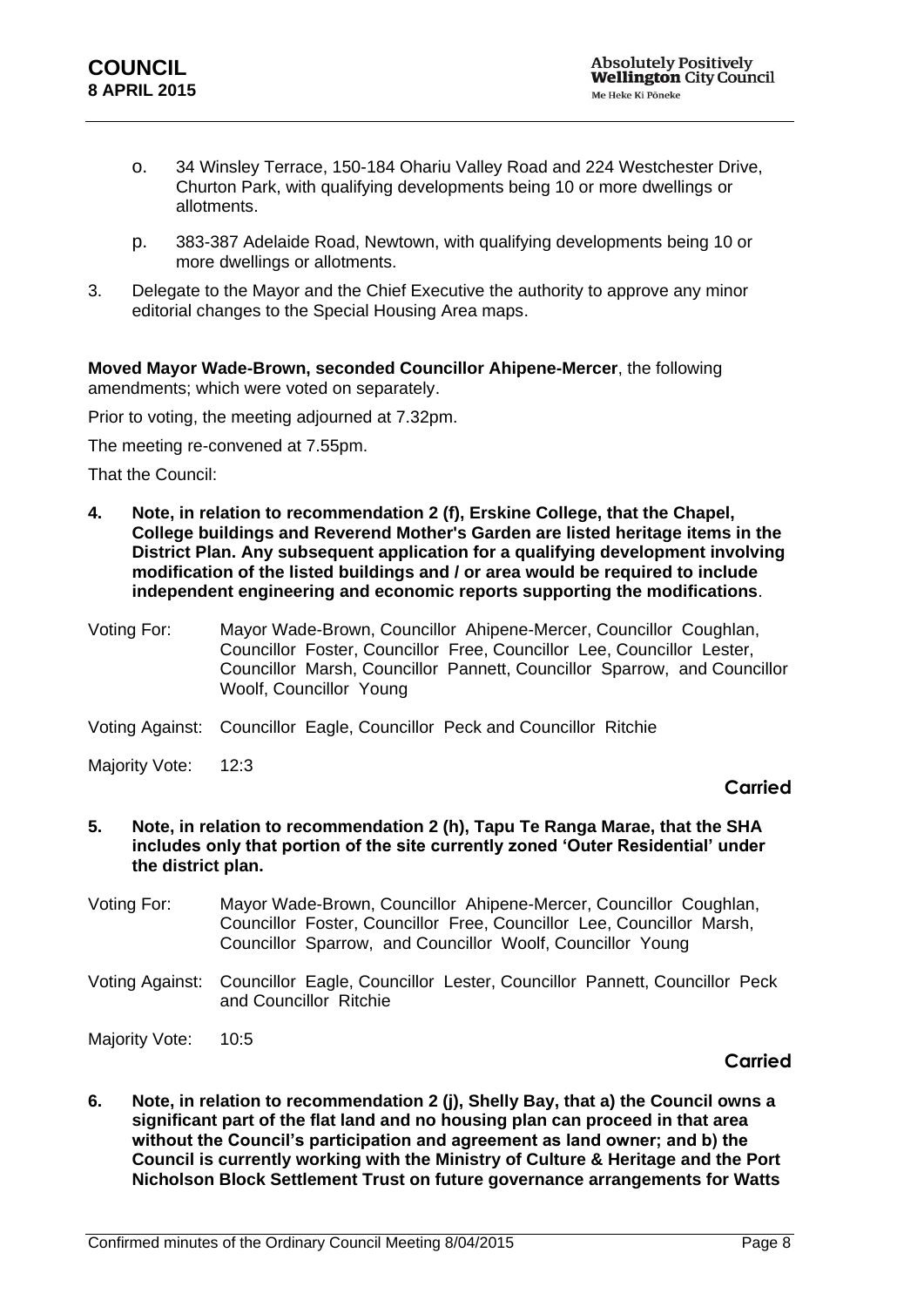#### **Peninsula as a whole.**

Voting For: Mayor Wade-Brown, Councillor Ahipene-Mercer, Councillor Coughlan, Councillor Eagle, Councillor Foster, Councillor Lee, Councillor Lester, Councillor Marsh, Councillor Pannett, Councillor Peck, Councillor Ritchie, Councillor Sparrow, and Councillor Woolf, Councillor Young

Voting Against: Councillor Free

Majority Vote: 14:1

#### **Carried**

- **7. Note, in relation to recommendation 2 (k), Silverstream Road, that the land adjacent to the proposed SHA is currently zoned 'Open Space B' under the district plan, the provisions of which protect against loss of vegetation.**
- Voting For: Mayor Wade-Brown, Councillor Ahipene-Mercer, Councillor Coughlan, Councillor Foster, Councillor Free, Councillor Lee, Councillor Lester, Councillor Marsh, Councillor Pannett, Councillor Sparrow, and Councillor Woolf, Councillor Young
- Voting Against: Councillor Eagle, Councillor Peck and Councillor Ritchie

Majority Vote: 12:3

#### **Carried**

**Moved Councillor Pannett, seconded Councillor Foster**, the following amendment to recommendation 4 with the inclusion of a new 4b and 4c, which were voted on as follows:

That the Council:

- 4. Note, in relation to recommendation 2 (f), Erskine College:
- a. That the Chapel, College buildings and Reverend Mother's Garden are listed heritage items in the District Plan. Any subsequent application for a qualifying development involving modification of the listed buildings and / or area would be required to include independent engineering and economic reports supporting the modifications.
- **b. Note that in recommendation 2 (f), Erskine College, that approval of the site as a Special Housing Area, does not predetermine the outcome for the Category I buildings on the site or preclude public consultation on this issue. Approval of the SHA also does not commit the Council to funding any of the work on the heritage buildings.**
- **c. Note that further work is being undertaken to find a solution for the future of the heritage buildings and that the Special Housings Areas process should not undermine the process to protect these buildings.**
- Voting For: Mayor Wade-Brown, Councillor Ahipene-Mercer, Councillor Coughlan, Councillor Eagle, Councillor Foster, Councillor Free, Councillor Lee, Councillor Lester, Councillor Marsh, Councillor Pannett, Councillor Peck, Councillor Ritchie, Councillor Sparrow, and Councillor Woolf, Councillor Young

Voting Against: Nil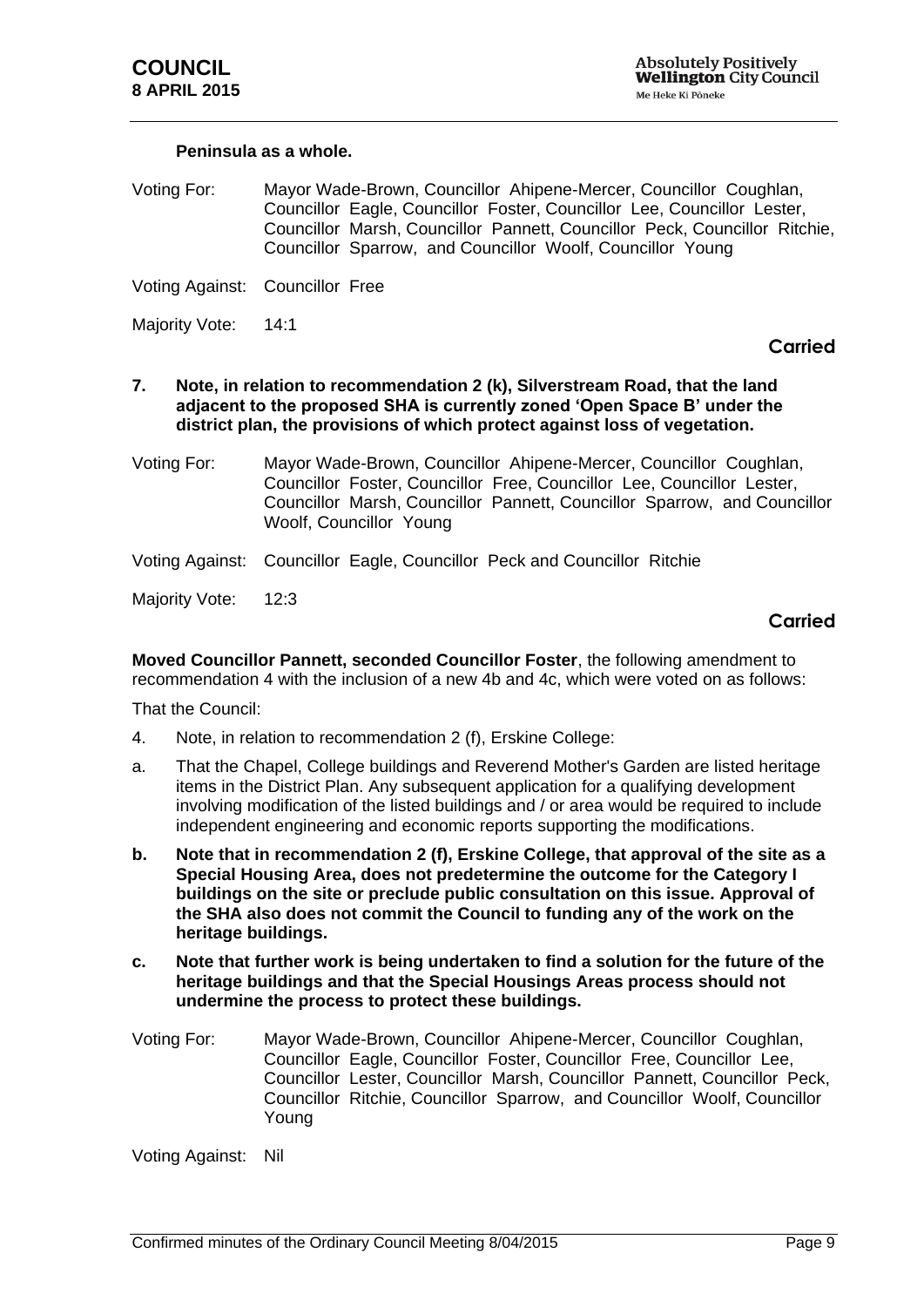Majority Vote: 15:0

The substantive motion was voted on individually as follows:

### **Resolved**

That the Council:

- 1. Receive the information.
- Voting For: Mayor Wade-Brown, Councillor Ahipene-Mercer, Councillor Coughlan, Councillor Eagle, Councillor Foster, Councillor Free, Councillor Lee, Councillor Lester, Councillor Marsh, Councillor Pannett, Councillor Peck, Councillor Ritchie, Councillor Sparrow, and Councillor Woolf, Councillor Young
- Voting Against: Nil
- Majority Vote: 15:0

#### **Carried**

**Carried**

- 2. Recommend to the Minister of Building and Housing the approval of the following sixteen special housing areas and associated qualifying development criteria as identified in the Special Housing Area maps:
	- a. 135 Britomart Street, Berhampore, with qualifying developments being 10 or more dwellings or allotments;
- Voting For: Mayor Wade-Brown, Councillor Ahipene-Mercer, Councillor Coughlan, Councillor Eagle, Councillor Foster, Councillor Free, Councillor Lee, Councillor Lester, Councillor Marsh, Councillor Peck, Councillor Sparrow, and Councillor Woolf, Councillor Young
- Voting Against: Councillor Pannett and Councillor Ritchie
- Majority Vote: 13:2

#### **Carried**

- b. 175 Owen Street, Newtown, with qualifying developments being 10 or more dwellings or allotments;
- Voting For: Mayor Wade-Brown, Councillor Ahipene-Mercer, Councillor Coughlan, Councillor Eagle, Councillor Foster, Councillor Free, Councillor Lee, Councillor Lester, Councillor Marsh, Councillor Peck, Councillor Sparrow, and Councillor Woolf, Councillor Young
- Voting Against: Councillor Pannett and Councillor Ritchie
- Majority Vote: 13:2

- c. MacLean Flats, 320A The Terrace, with qualifying developments being 10 or more dwellings of allotments;
- Voting For: Mayor Wade-Brown, Councillor Ahipene-Mercer, Councillor Coughlan,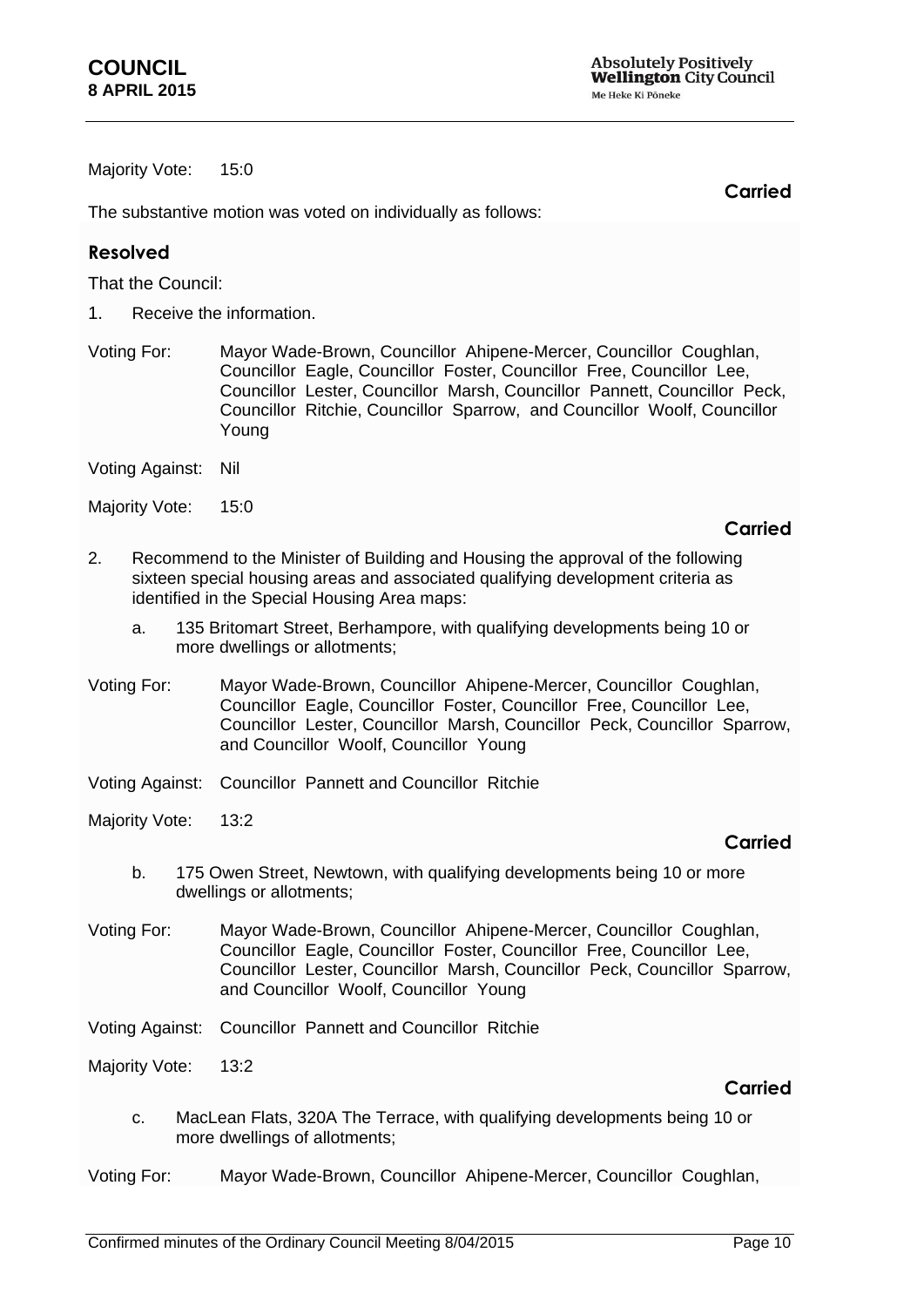Councillor Eagle, Councillor Foster, Councillor Free, Councillor Lee, Councillor Lester, Councillor Marsh, Councillor Peck, Councillor Sparrow, and Councillor Woolf, Councillor Young

Voting Against: Councillor Pannett and Councillor Ritchie

Majority Vote: 13:2

#### **Carried**

d. 74 Helston Road, Paparangi, with qualifying developments being 10 or more dwellings or allotments;

Voting For: Mayor Wade-Brown, Councillor Ahipene-Mercer, Councillor Coughlan, Councillor Eagle, Councillor Foster, Councillor Free, Councillor Lee, Councillor Lester, Councillor Marsh, Councillor Peck, Councillor Sparrow, and Councillor Woolf, Councillor Young

Voting Against: Councillor Pannett and Councillor Ritchie

Majority Vote: 13:2

#### **Carried**

- e. 30 White Pine Avenue, Woodridge, with qualifying developments being 10 or more dwellings or allotments;
- Voting For: Mayor Wade-Brown, Councillor Ahipene-Mercer, Councillor Coughlan, Councillor Eagle, Councillor Foster, Councillor Free, Councillor Lee, Councillor Lester, Councillor Marsh, Councillor Peck, Councillor Sparrow, and Councillor Woolf, Councillor Young
- Voting Against: Councillor Pannett and Councillor Ritchie
- Majority Vote: 13:2

#### **Carried**

- f. Erskine College, Island Bay, with qualifying developments being 10 or more dwellings or allotments;
- Voting For: Mayor Wade-Brown, Councillor Ahipene-Mercer, Councillor Coughlan, Councillor Eagle, Councillor Lester, Councillor Marsh, Councillor Peck, and Councillor Woolf, Councillor Young
- Voting Against: Councillor Foster, Councillor Free, Councillor Lee, Councillor Pannett, Councillor Ritchie and Councillor Sparrow

Majority Vote: 9:6

#### **Carried**

- g. 24A Freeling Street, Island Bay, with qualifying developments being 2 or more dwellings or allotments;
- Voting For: Councillor Ahipene-Mercer, Councillor Coughlan, Councillor Marsh and Councillor Sparrow

Voting Against: Mayor Wade-Brown, Councillor Eagle, Councillor Foster, Councillor Free,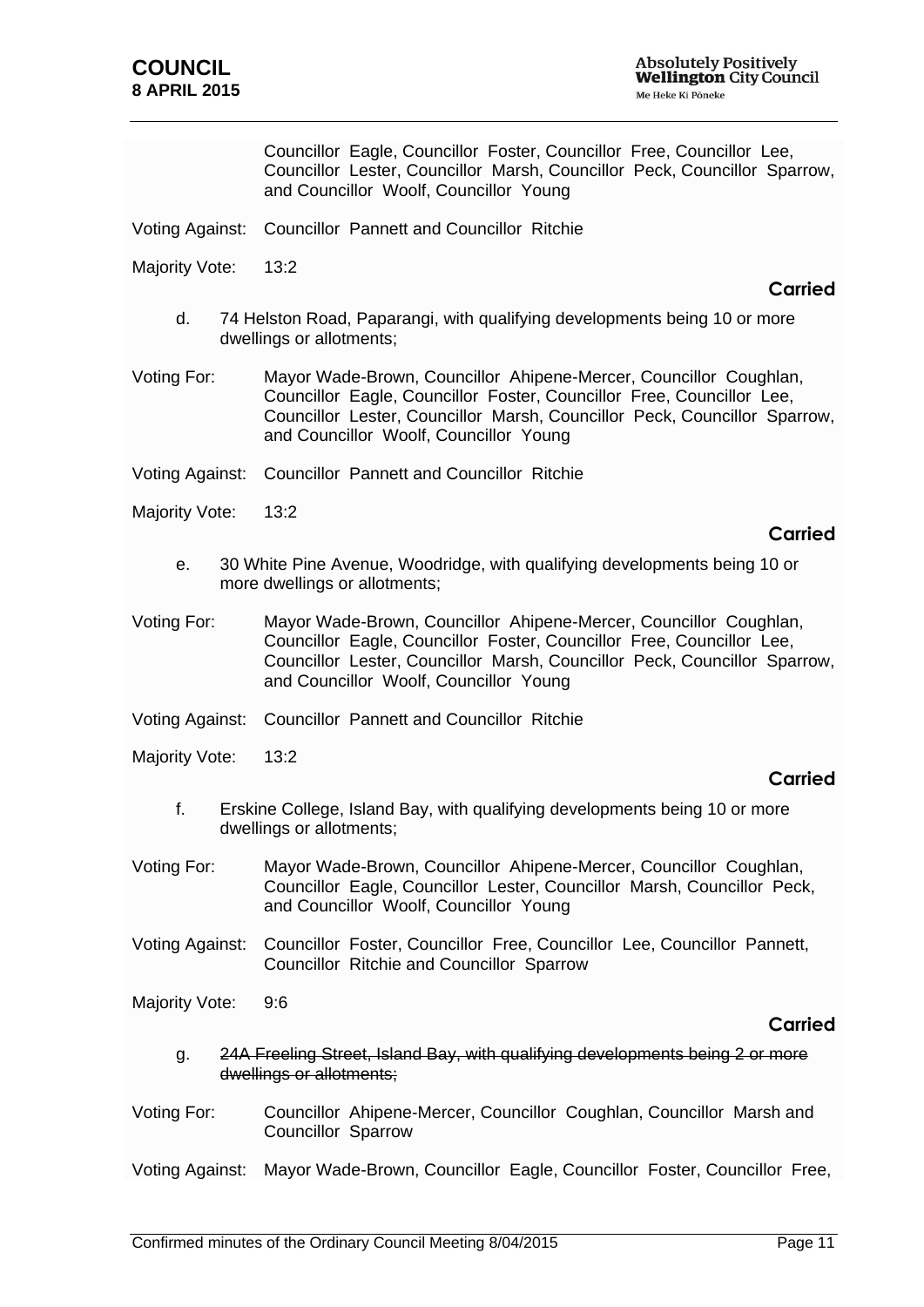Councillor Lee, Councillor Lester, Councillor Pannett, Councillor Peck, Councillor Ritchie, and Councillor Woolf, Councillor Young

Majority Vote: 4:11

- h. Tapu Te Ranga Marae, Island Bay, with qualifying developments being 10 or more dwellings or allotments;
- Voting For: Mayor Wade-Brown, Councillor Ahipene-Mercer, Councillor Coughlan, Councillor Marsh and Councillor Sparrow,
- Voting Against: Councillor Eagle, Councillor Foster, Councillor Free, Councillor Lee, Councillor Lester, Councillor Pannett, Councillor Peck, Councillor Ritchie, Councillor Woolf and Councillor Young
- Majority Vote: 5:10

#### **Lost**

- i. The Reedy Land, 28 Westchester Drive, Glenside, with qualifying developments being 10 or more dwellings or allotments;
- Voting For: Mayor Wade-Brown, Councillor Ahipene-Mercer, Councillor Coughlan, Councillor Eagle, Councillor Foster, Councillor Free, Councillor Lee, Councillor Lester, Councillor Marsh, Councillor Peck, Councillor Sparrow, and Councillor Woolf, Councillor Young
- Voting Against: Councillor Pannett and Councillor Ritchie
- Majority Vote: 13:2

#### **Carried**

- j. Shelly Bay, with qualifying developments being 10 or more dwellings or allotments;
- Voting For: Mayor Wade-Brown, Councillor Ahipene-Mercer, Councillor Coughlan, Councillor Eagle, Councillor Lester, Councillor Marsh, Councillor Peck, Councillor Sparrow, and Councillor Woolf, Councillor Young
- Voting Against: Councillor Foster, Councillor Free, Councillor Lee, Councillor Pannett and Councillor Ritchie
- Majority Vote: 10:5

#### **Carried**

k. 131 Silverstream Road, Crofton Downs, with qualifying developments being 10 or more dwellings or allotments;

Voting For: Councillor Ahipene-Mercer, Councillor Coughlan and Councillor Marsh

Voting Against: Mayor Wade-Brown, Councillor Eagle, Councillor Foster, Councillor Free, Councillor Lee, Councillor Lester, Councillor Pannett, Councillor Peck, Councillor Ritchie, Councillor Sparrow, and Councillor Woolf, Councillor Young

**Lost**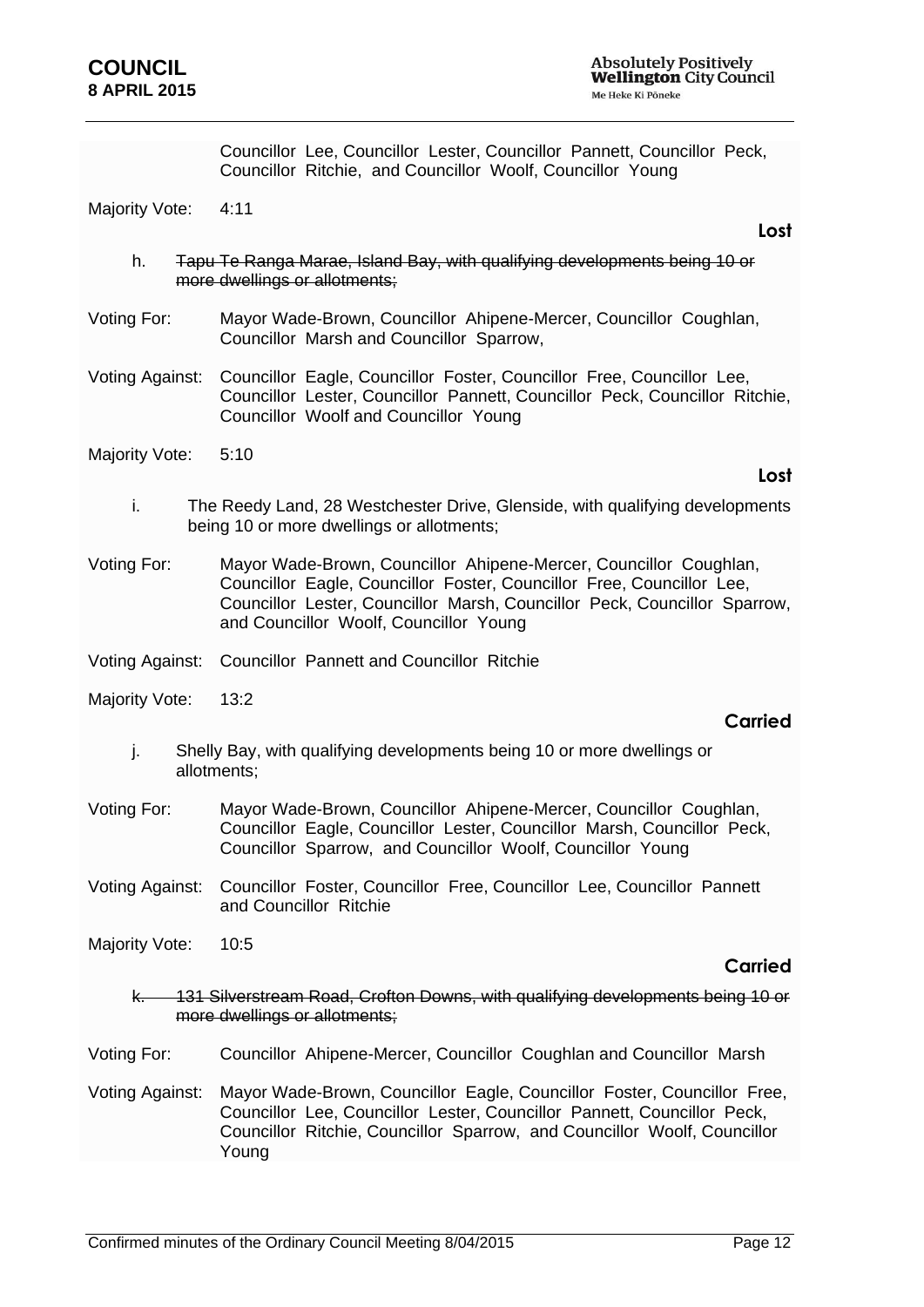Majority Vote: 3:12

- l. Lot 41, Spenmoor Street, Newlands, with qualifying developments being 10 or more dwellings or allotments;
- Voting For: Mayor Wade-Brown, Councillor Ahipene-Mercer, Councillor Coughlan, Councillor Eagle, Councillor Lee, Councillor Lester, Councillor Marsh, Councillor Peck and , Councillor Young
- Voting Against: Councillor Foster, Councillor Free, Councillor Pannett, Councillor Ritchie, Councillor Sparrow and Councillor Woolf
- Majority Vote: 9:6

#### **Carried**

- m. 289-293 Mansfield Street and Princess Street, Newtown, with qualifying developments being 10 or more dwellings or allotments.
- Voting For: Mayor Wade-Brown, Councillor Ahipene-Mercer, Councillor Coughlan, Councillor Eagle, Councillor Foster, Councillor Free, Councillor Lee, Councillor Lester, Councillor Marsh, Councillor Peck, Councillor Sparrow, and Councillor Woolf, Councillor Young
- Voting Against: Councillor Pannett and Councillor Ritchie
- Majority Vote: 13:2

#### **Carried**

- n. 98 Westchester Drive, Churton Park, with qualifying developments being 10 or more dwellings or allotments;
- Voting For: Mayor Wade-Brown, Councillor Ahipene-Mercer, Councillor Coughlan, Councillor Eagle, Councillor Foster, Councillor Free, Councillor Lee, Councillor Lester, Councillor Marsh, Councillor Peck, Councillor Sparrow, and Councillor Woolf, Councillor Young
- Voting Against: Councillor Pannett and Councillor Ritchie
- Majority Vote: 13:2

### **Carried**

- o. 34 Winsley Terrace, 150-184 Ohariu Valley Road and 224 Westchester Drive, Churton Park, with qualifying developments being 10 or more dwellings or allotments.
- Voting For: Mayor Wade-Brown, Councillor Ahipene-Mercer, Councillor Coughlan, Councillor Eagle, Councillor Free, Councillor Lee, Councillor Lester, Councillor Marsh, Councillor Peck, Councillor Sparrow, and Councillor Woolf, Councillor Young
- Voting Against: Councillor Foster, Councillor Pannett and Councillor Ritchie
- Majority Vote: 12:3

#### **Lost**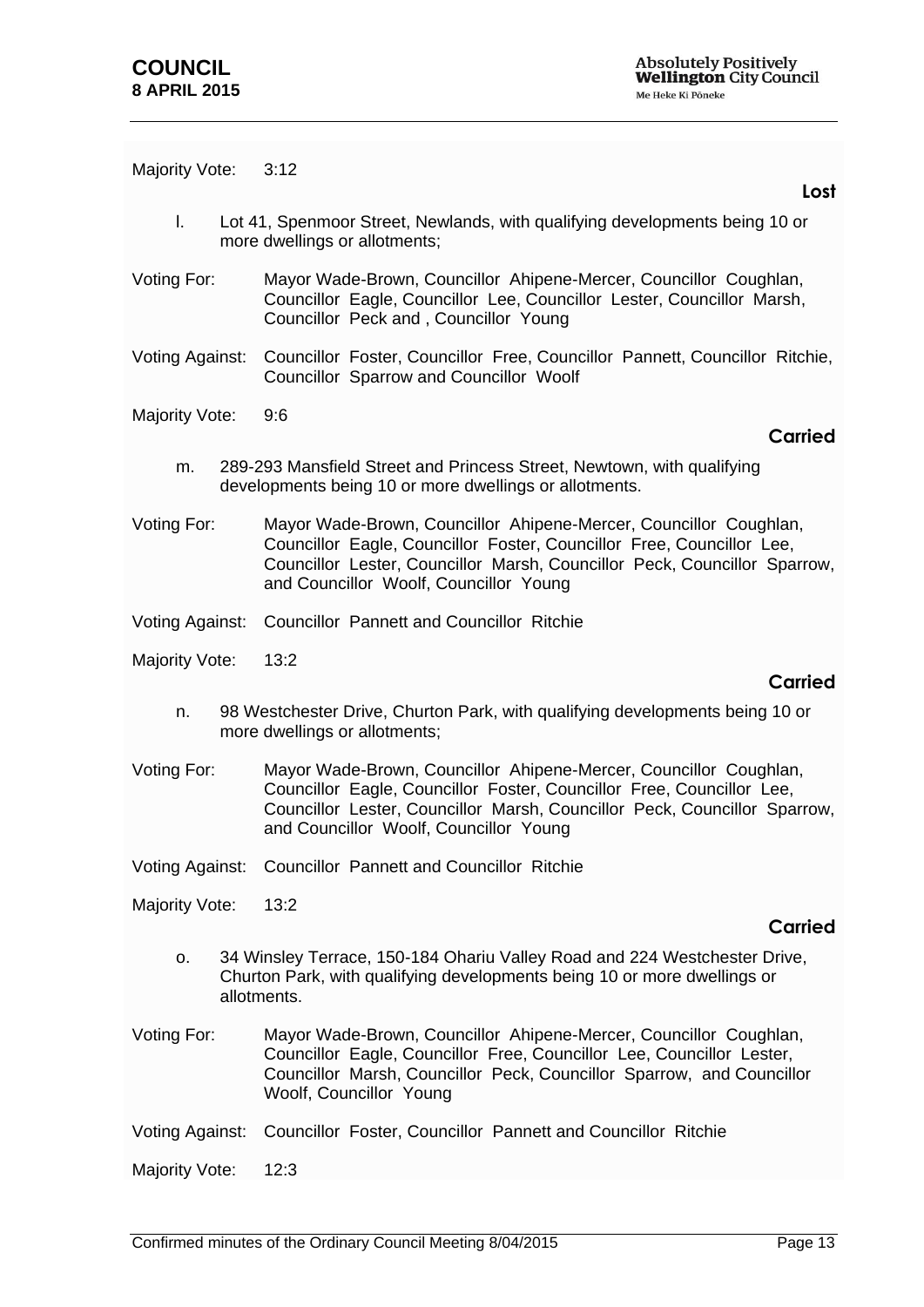### **Carried**

- p. 383-387 Adelaide Road, Newtown, with qualifying developments being 10 or more dwellings or allotments.
- Voting For: Mayor Wade-Brown, Councillor Ahipene-Mercer, Councillor Coughlan, Councillor Eagle, Councillor Foster, Councillor Free, Councillor Lee, Councillor Lester, Councillor Marsh, Councillor Peck, Councillor Sparrow, and Councillor Woolf, Councillor Young
- Voting Against: Councillor Pannett and Councillor Ritchie
- Majority Vote: 13:2

#### **Carried**

- 3. Delegate to the Mayor and the Chief Executive the authority to approve any minor editorial changes to the Special Housing Area map.
- Voting For: Mayor Wade-Brown, Councillor Ahipene-Mercer, Councillor Coughlan, Councillor Eagle, Councillor Foster, Councillor Free, Councillor Lee, Councillor Lester, Councillor Marsh, Councillor Pannett, Councillor Peck, Councillor Ritchie, Councillor Sparrow, and Councillor Woolf, Councillor Young
- Voting Against: Nil

Majority Vote: 15:0

#### **Carried**

- 4. Note, in relation to recommendation 2 (f), Erskine College:
	- a. That the Chapel, College buildings and Reverend Mother's Garden are listed heritage items in the District Plan. Any subsequent application for a qualifying development involving modification of the listed buildings and / or area would be required to include independent engineering and economic reports supporting the modifications.
	- b. Note that in recommendation 2 (f), Erskine College, that approval of the site as a Special Housing Area, does not predetermine the outcome for the Category I buildings on the site or preclude public consultation on this issue. Approval of the SHA also does not commit the Council to funding any of the work on the heritage buildings.
	- c. Note that further work is being undertaken to find a solution for the future of the heritage buildings and that the Special Housings Areas process should not undermine the process to protect these buildings.
- Voting For: Mayor Wade-Brown, Councillor Ahipene-Mercer, Councillor Coughlan, Councillor Eagle, Councillor Foster, Councillor Free, Councillor Lee, Councillor Lester, Councillor Marsh, Councillor Peck, Councillor Sparrow, and Councillor Woolf, Councillor Young
- Voting Against: Councillor Pannett and Councillor Ritchie
- Majority Vote: 13:2

#### **Carried**

5. Note, in relation to recommendation 2 (j), Shelly Bay, that a) the Council owns a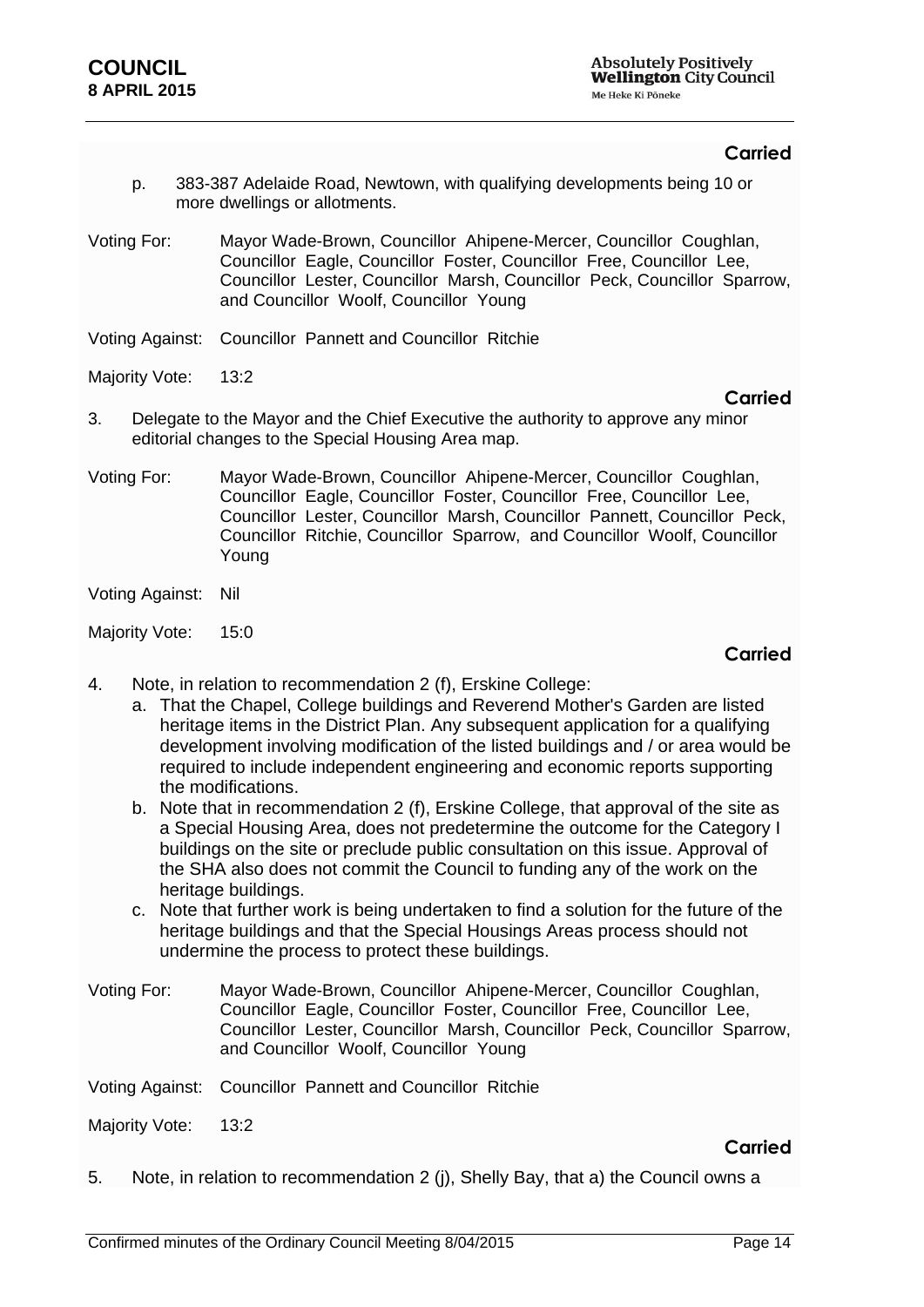significant part of the flat land and no housing plan can proceed in that area without the Council's participation and agreement as land owner; and b) the Council is currently working with the Ministry of Culture & Heritage and the Port Nicholson Block Settlement Trust on future governance arrangements for Watts Peninsula as a whole.

Voting For: Mayor Wade-Brown, Councillor Ahipene-Mercer, Councillor Coughlan, Councillor Eagle, Councillor Foster, Councillor Free, Councillor Lee, Councillor Lester, Councillor Marsh, Councillor Peck, and Councillor Woolf, Councillor Young

Voting Against: Councillor Pannett, Councillor Ritchie and Councillor Sparrow

Majority Vote: 12:3

#### **Carried**

Note: As the substantive motion 2g, 2h and 2k were lost, amendments 5 and 7 relating to Tapu Te Ranga Marae and Silverstream Road were not voted on and do not form part of the final resolution.

The meeting adjourned at 9.20pm. The meeting reconvened at 9.28pm.

The Mayor announced that Item 3.4 Development Contributions Policy Review would be considered before Item 3.3 – Petone to Grenada (P2G).

### <span id="page-14-0"></span>**3.4 Development Contributions Policy Review**

#### **Moved Councillor Lester, seconded Councillor Foster**

#### **Resolved**

That the Council:

- 1. Receive the information.
- 2. Agree to maintain the Development Contributions Policy.
- 3. Agree to continue to explore alternative funding options for growth infrastructure.
- 4. Note the draft Development Contributions Policy has been updated for the 2015-25 LTP forecast growth related capex programmes.
- 5. Note the proposed changes to the development contributions charges.
- 6. Agree to consult on the draft Development Contributions Policy as per section 82 of the Local Government Act 2002.
- 7. Note that the feedback from consultation and the final Development Contributions Policy will be presented at the Governance, Finance and Planning LTP deliberations meeting in May 2015 for decision-making.
- Voting For: Mayor Wade-Brown, Councillor Ahipene-Mercer, Councillor Coughlan, Councillor Eagle, Councillor Foster, Councillor Free, Councillor Lee, Councillor Lester, Councillor Marsh, Councillor Pannett, Councillor Peck, Councillor Ritchie, Councillor Sparrow, and Councillor Woolf, Councillor Young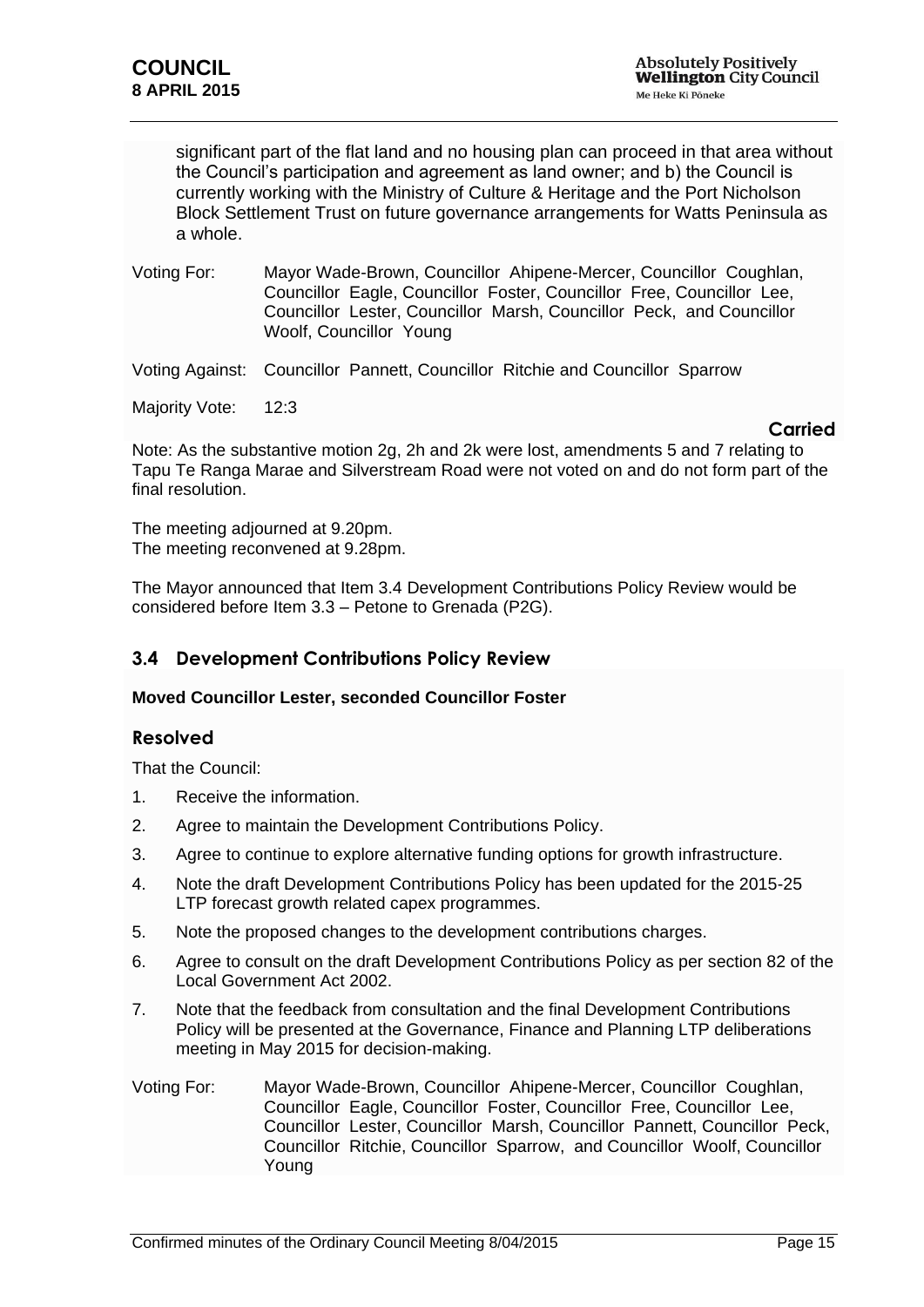Voting Against: Nil

Majority Vote: 15:0

**Carried**

### <span id="page-15-0"></span>**3.3 Petone to Grenada (P2G)**

#### **Moved Councillor Foster, seconded Councillor Coughlan**

That the Council:

- 1. Receives the report.
- 2. Notes the content of the report and the conclusions of the Chief Executives' Forum set out in Appendix One.
- 3. Notes that the P2G link road is an important project for the future of the region acknowledging that it improves east-west connectivity, resilience, land use integration, freight efficiency, relieves severe congestion, and delivers substantial economic benefits.
- 4. Notes the opportunity to use surplus fill from the P2G Link Road to support a seaward side reclamation option for the Wellington to Hutt Valley walking and cycling link (the Great Harbour Way) that is future-proofed for potential additional transport improvements (including public transport rail services) along this corridor.
- 5. Supports an integrated package of transport improvements, including a new Wellington to Hutt Valley walking and cycling link (the Great Harbour Way), a significant safety upgrade of SH58, SH2 corridor improvements and a new Cross Valley Link between SH2 and Seaview.
- 6. Encourages the NZ Transport Agency to bring forward sections of the project to provide early benefits to the wider strategic road network, including a new grade separated intersection at Petone. This will facilitate an early start on the package of improvements.
- 7. Supports the addition of the Takapu Link Road to the P2G Link Road project*.*

**Moved Mayor Wade-Brown, seconded Councillor Lee**, the following amendments which were voted on individually as follows:

That the Council:

- **7. Supports the designation for additional lane capacity on State highway 1 north of Tawa as part of the P2G Link Road Project.**
- Voting For: Mayor Wade-Brown, Councillor Foster, Councillor Free and Councillor Lee,
- Voting Against: Councillor Ahipene-Mercer, Councillor Coughlan, Councillor Eagle, Councillor Lester, Councillor Marsh, Councillor Pannett, Councillor Peck, Councillor Ritchie, Councillor Sparrow, Councillor Woolf and Councillor Young
- Majority Vote: 4:11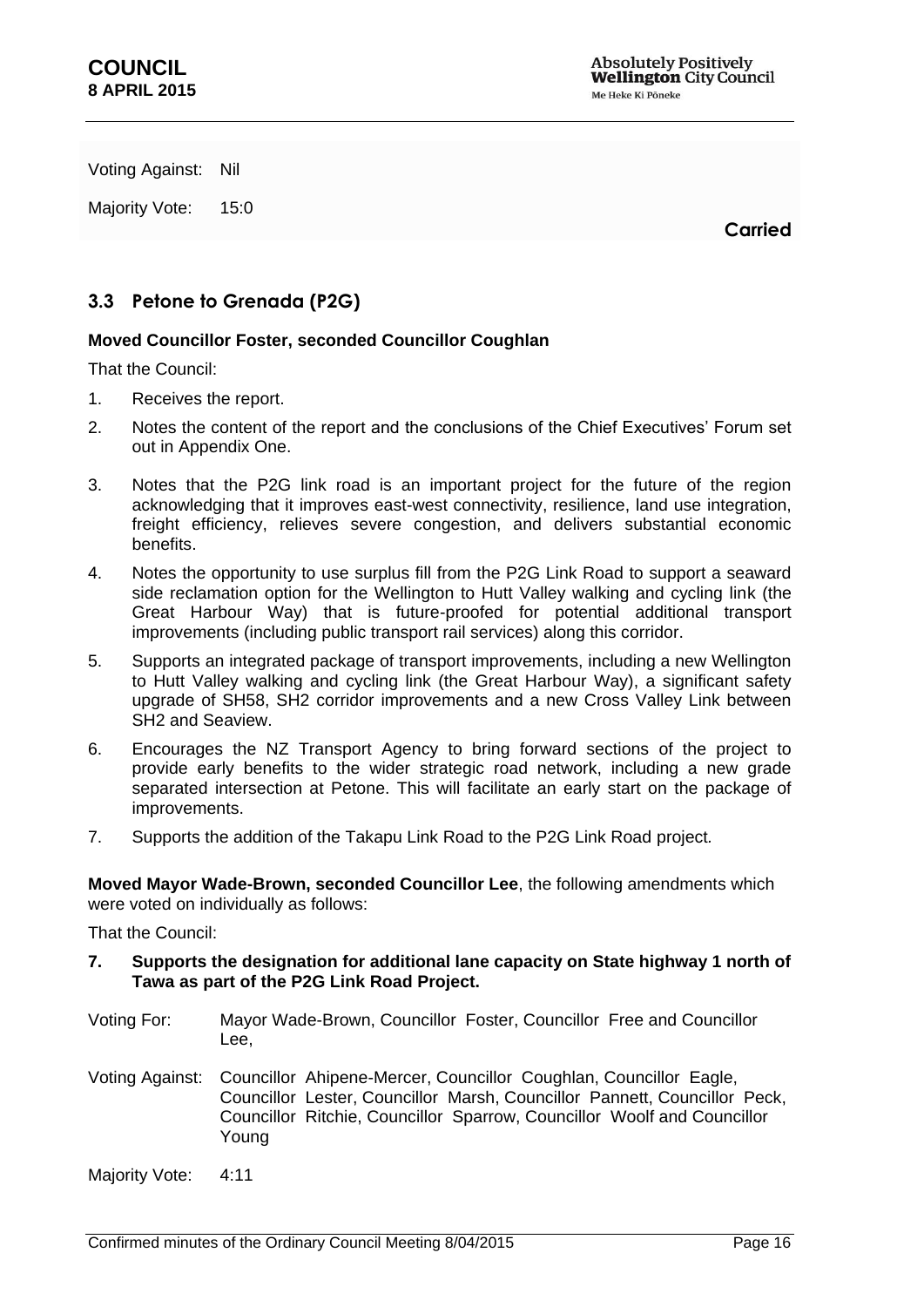#### **Lost**

#### **8. Requests GWRC and NZTA to ensure the provision of bus-based public transport services between Porirua and the Hutt Valley as soon as P2G road opens.**

- Voting For: Mayor Wade-Brown, Councillor Coughlan, Councillor Eagle, Councillor Foster, Councillor Free, Councillor Lee, Councillor Lester, Councillor Marsh, Councillor Peck, Councillor Ritchie, Councillor Sparrow and , Councillor Woolf
- Voting Against: Councillor Ahipene-Mercer, Councillor Pannett and Councillor Young
- Majority Vote: 12:3

#### **Carried**

**Moved Councillor Ritchie, seconded Councillor Pannett** the procedural motion in accordance with Standing Order 3.16.4 to adjourn the meeting for three minutes and then continue with debate on item 3.3 Petone to Grenada.

- Voting For: Councillor Ahipene-Mercer, Councillor Coughlan, Councillor Eagle, Councillor Free, Councillor Pannett, Councillor Peck, Councillor Ritchie and Councillor Woolf
- Voting Against: Mayor Wade-Brown, Councillor Foster, Councillor Lee, Councillor Lester, Councillor Marsh, Councillor Sparrow and , Councillor Young
- Majority Vote: 8:7

#### **Lost**

**Moved Mayor Wade-Brown, seconded Councillor Lester** the procedural motion in accordance with standing order 3.16.2(b) that the item of business being discussed be adjourned to a time and place to be stated.

That the Council:

- 1. Adjourn the Council meeting to reconvene at 9.15am on 14 April 2015.
- Voting For: Mayor Wade-Brown, Councillor Ahipene-Mercer, Councillor Coughlan, Councillor Eagle, Councillor Foster, Councillor Free, Councillor Lester, Councillor Pannett, Councillor Peck, Councillor Sparrow, and Councillor Woolf, Councillor Young

Voting Against: Councillor Lee, Councillor Marsh and Councillor Ritchie

Majority Vote: 12:3

The meeting adjourned at 10.28pm.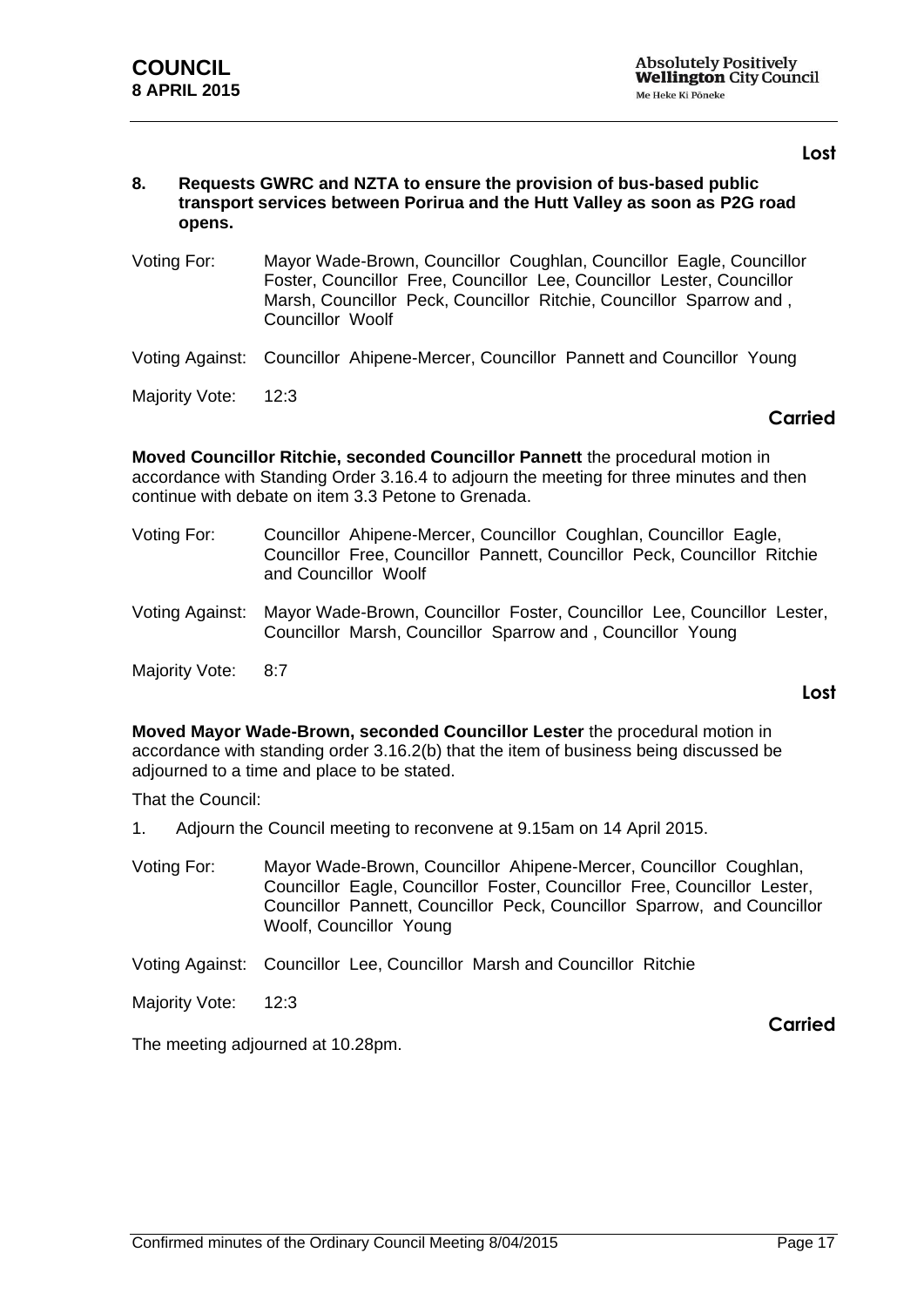# **Tuesday, 14 April 2015**

The meeting reconvened at 9.17am on Tuesday, 14 April 2015.

#### **1. 7 Items not on the Agenda**

A late item **"Proposed Historical Sister City Relationship between Çanakkale and Wellington"** was presented for Council to consider. The decision on the item could not be delayed is because this item is specific to the centenary celebration of ANZAC Day and it is necessary to confirm the historic sister city relationship with Çanakkale before the centenary celebrations commence.

**Moved Mayor Wade-Brown, seconded Councillor Ahipene-Mercer** the following motion in accordance with Standing Order 3.9.5:

#### **Resolved**

That the Council:

- 1. Receive the late item and;
- 2. Note that the item cannot be deferred because a decision is required before the commencement of the ANZAC centenary celebrations.

| Voting For: | Mayor Wade-Brown, Councillor Ahipene-Mercer, Councillor Coughlan,         |
|-------------|---------------------------------------------------------------------------|
|             | Councillor Eagle, Councillor Foster, Councillor Free, Councillor Lee,     |
|             | Councillor Lester, Councillor Marsh, Councillor Pannett, Councillor Peck, |
|             | Councillor Ritchie, Councillor Sparrow, and Councillor Woolf, Councillor  |
|             | Youna                                                                     |

Voting Against: Nil

Majority Vote: 15:0

**Carried**

### **3.3 Petone to Grenada (P2G)**

**Moved Councillor Ritchie, seconded Councillor Sparrow**, the following amendments:

That the Council:

- 7. **Agree that:**
	- **a. Neither the widening of State Highway 1 at Tawa, nor a major road through Takapu Valley, be part of the Petone to Grenada (P2G) and both be rejected by Wellington City Council.**
	- **b. Option A is pursued instead.**
- 8. **That a joint Greater Wellington Regional Council, Hutt and Wellington City Council committee be established.**

The meeting adjourned at 9.32am.

The meeting reconvened at 9.50am.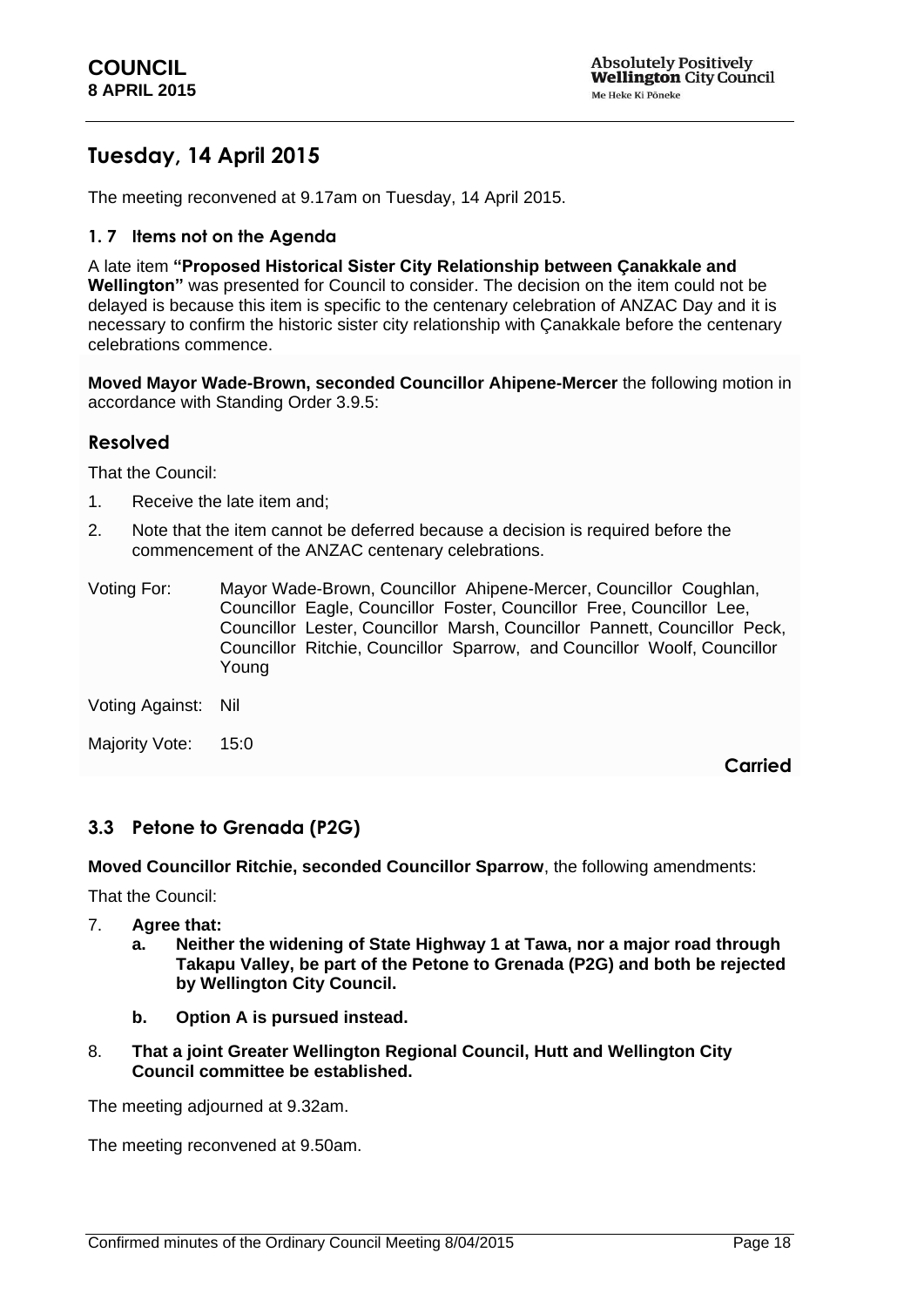The amendments were voted on as follows:

**b. Option A is pursued instead.**

That the Council:

- **7. Agree that:**
	- **a. Neither the widening of State Highway 1 at Tawa, nor a major road through Takapu Valley, be part of the Petone to Grenada (P2G) and both be rejected by Wellington City Council.**
- Voting For: Mayor Wade-Brown, Councillor Eagle, Councillor Foster, Councillor Free, Councillor Lee, Councillor Lester, Councillor Pannett, Councillor Peck, Councillor Ritchie, Councillor Sparrow and , Councillor Woolf
- Voting Against: Councillor Ahipene-Mercer, Councillor Coughlan, Councillor Marsh and Councillor Young
- Majority Vote: 11:4

- Voting For: Mayor Wade-Brown, Councillor Coughlan, Councillor Eagle, Councillor Foster, Councillor Free, Councillor Lee, Councillor Lester, Councillor Peck, Councillor Ritchie and Councillor Sparrow,
- Voting Against: Councillor Ahipene-Mercer, Councillor Marsh, Councillor Pannett, Councillor Woolf and Councillor Young
- Majority Vote: 10:5

### **Carried**

**Carried**

#### **8. That a joint Greater Wellington Regional Council, Hutt and Wellington City Council committee be established.**

Voting For: Mayor Wade-Brown, Councillor Ahipene-Mercer, Councillor Coughlan, Councillor Eagle, Councillor Foster, Councillor Free, Councillor Lee, Councillor Lester, Councillor Marsh, Councillor Pannett, Councillor Ritchie, Councillor Sparrow, and Councillor Woolf, Councillor Young

Voting Against: Councillor Peck

Majority Vote: 14:1

### **Carried**

The meeting adjourned at 10.23am.

The meeting reconvened at 10.42am.

(Councillor Eagle was not present when the meeting reconvened.)

**Moved Councillor Lester, seconded Councillor Ahipene-Mercer**, the following amendments which were voted on as follows: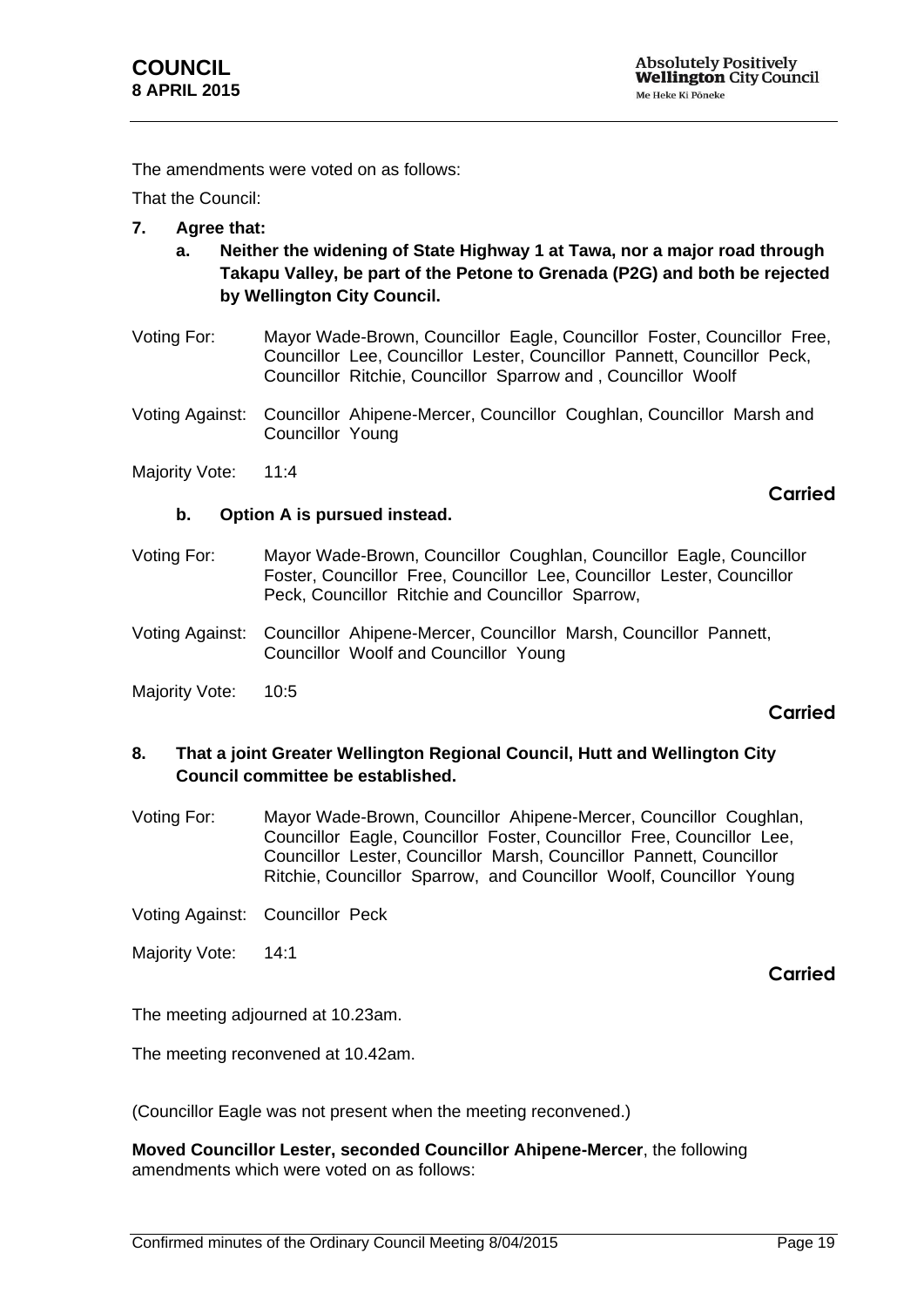That the Council:

- **8 a. Notes and supports the strong community opposition to both Option C (to widen SH1 north of the Tawa junction) and Option D (to build a new link road through Takapu Valley).**
- Voting For: Mayor Wade-Brown, Councillor Foster, Councillor Free, Councillor Lee, Councillor Lester, Councillor Pannett, Councillor Peck, Councillor Ritchie, Councillor Sparrow and Councillor Woolf
- Voting Against: Councillor Ahipene-Mercer, Councillor Coughlan, Councillor Marsh and Councillor Young
- Majority Vote: 10:4

**Carried**

(Councillor Eagle returned to the meeting at 10.43 am.)

- **b. Notes that the original Ngauranga Triangle Strategy Study proposed joining Petone to Grenada onto SH1 south of the Tawa interchange and the Petone to Grenada option analysis showed that option A (Grenada/Churton Park interchange) was viable and encourages NZTA to consider this option.**
- Voting For: Mayor Wade-Brown, Councillor Ahipene-Mercer, Councillor Coughlan, Councillor Eagle, Councillor Foster, Councillor Free, Councillor Lee, Councillor Lester, Councillor Marsh, Councillor Peck, Councillor Ritchie, Councillor Sparrow, and Councillor Woolf, Councillor Young
- Voting Against: Councillor Pannett
- Majority Vote: 14:1

### **Carried**

#### **9. Notes and supports the strong community desire for the Petone to Grenada link road to be built.**

Voting For: Mayor Wade-Brown, Councillor Ahipene-Mercer, Councillor Coughlan, Councillor Eagle, Councillor Foster, Councillor Lee, Councillor Lester, Councillor Marsh, Councillor Peck, Councillor Ritchie, Councillor Sparrow, and Councillor Woolf, Councillor Young

Voting Against: Councillor Free and Councillor Pannett

Majority Vote: 13:2

- **10.** That **Supports** a joint **governance group comprising** Greater Wellington Regional Council, Hutt City Council, Wellington City Council, **Porirua City Council and NZTA** be established.
- Voting For: Mayor Wade-Brown, Councillor Ahipene-Mercer, Councillor Coughlan, Councillor Eagle, Councillor Foster, Councillor Free, Councillor Lee, Councillor Lester, Councillor Marsh, Councillor Peck, Councillor Ritchie, Councillor Sparrow, and Councillor Woolf, Councillor Young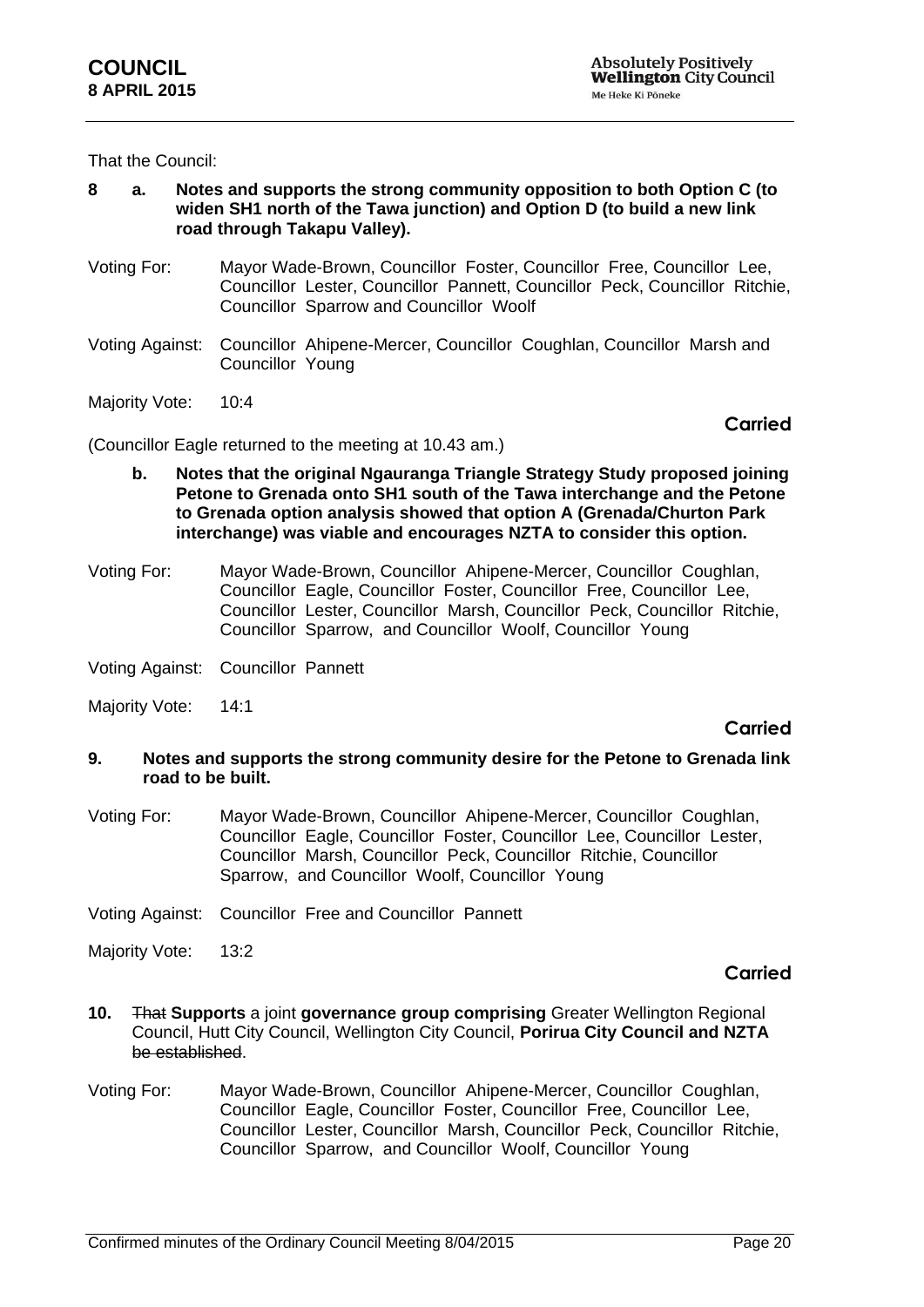Voting Against: Councillor Pannett

Majority Vote: 14:1

**Carried**

The substantive was voted on in parts as follows:

- Recommendations 1 and 2 were voted on together
- Recommendation 3 was voted on separately
- Recommendations 4 -6 were voted on together
- Recommendations 7a, 7b, 8a and 8b were voted on separately
- Recommendations 9 -11 were voted on together.

#### **Resolved**

That the Council:

- 1. Receives the report.
- 2. Notes the content of the report and the conclusions of the Chief Executives' Forum set out in Appendix One.
- Voting For: Mayor Wade-Brown, Councillor Ahipene-Mercer, Councillor Coughlan, Councillor Eagle, Councillor Foster, Councillor Free, Councillor Lee, Councillor Lester, Councillor Marsh, Councillor Pannett, Councillor Peck, Councillor Ritchie, Councillor Sparrow, and Councillor Woolf, Councillor Young

Voting Against: Nil

Majority Vote: 15:0

#### **Carried**

- 3. Notes that the P2G link road is an important project for the future of the region acknowledging that it improves east-west connectivity, resilience, land use integration, freight efficiency, relieves severe congestion, and delivers substantial economic benefits.
- Voting For: Mayor Wade-Brown, Councillor Ahipene-Mercer, Councillor Coughlan, Councillor Eagle, Councillor Foster, Councillor Lee, Councillor Lester, Councillor Marsh, Councillor Peck, Councillor Ritchie, Councillor Sparrow, and Councillor Woolf, Councillor Young

Voting Against: Councillor Free and Councillor Pannett

Majority Vote: 13:2

- 4. Notes the opportunity to use surplus fill from the P2G Link Road to support a seaward side reclamation option for the Wellington to Hutt Valley walking and cycling link (the Great Harbour Way) that is future-proofed for potential additional transport improvements (including public transport rail services) along this corridor.
- 5. Supports an integrated package of transport improvements, including a new Wellington to Hutt Valley walking and cycling link (the Great Harbour Way), a significant safety upgrade of SH58, SH2 corridor improvements and a new Cross Valley Link between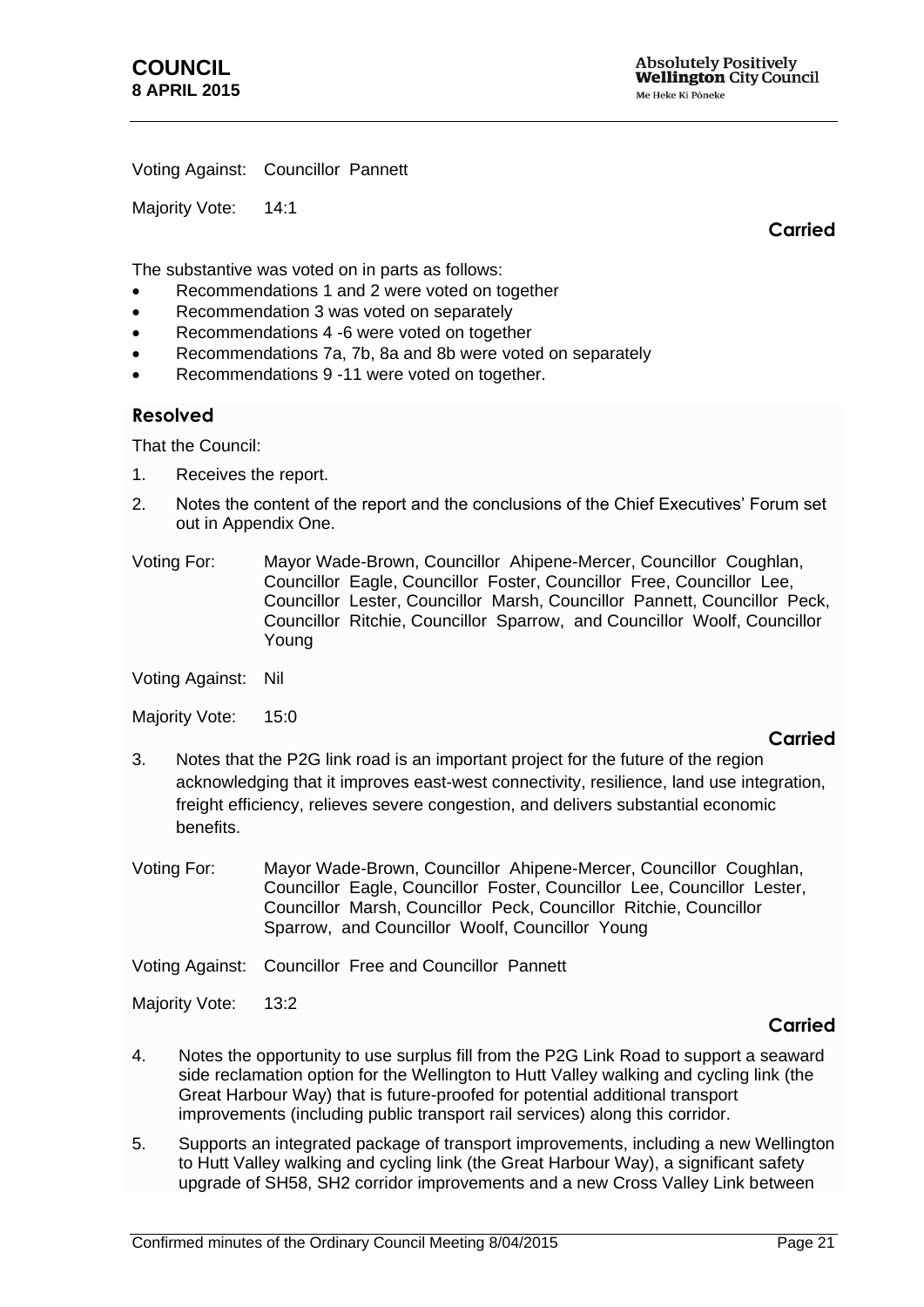SH2 and Seaview.

- 6. Encourages the NZ Transport Agency to bring forward sections of the project to provide early benefits to the wider strategic road network, including a new grade separated intersection at Petone. This will facilitate an early start on the package of improvements.
- Voting For: Mayor Wade-Brown, Councillor Ahipene-Mercer, Councillor Coughlan, Councillor Eagle, Councillor Foster, Councillor Lee, Councillor Lester, Councillor Marsh, Councillor Peck, Councillor Ritchie, Councillor Sparrow, and Councillor Woolf, Councillor Young
- Voting Against: Councillor Free and Councillor Pannett
- Majority Vote: 13:2

#### **Carried**

- 7. Agree that:
	- a. Neither the widening of State Highway 1 at Tawa, nor a major road through Takapu Valley, be part of the Petone to Grenada (P2G) and both be rejected by Wellington City Council.
- Voting For: Mayor Wade-Brown, Councillor Eagle, Councillor Foster, Councillor Free, Councillor Lee, Councillor Lester, Councillor Pannett, Councillor Peck, Councillor Ritchie, Councillor Sparrow and , Councillor Woolf
- Voting Against: Councillor Ahipene-Mercer, Councillor Coughlan, Councillor Marsh and Councillor Young
- Majority Vote: 11:4
	- b. Option A is pursued instead.
- Voting For: Mayor Wade-Brown, Councillor Eagle, Councillor Foster, Councillor Free, Councillor Lee, Councillor Lester, Councillor Peck, Councillor Ritchie and Councillor Sparrow,
- Voting Against: Councillor Ahipene-Mercer, Councillor Coughlan, Councillor Marsh, Councillor Pannett, Councillor Woolf and Councillor Young
- Majority Vote: 9:6

#### **Carried**

- 8 a. Notes and supports the strong community opposition to both Option C (to widen SH1 north of the Tawa junction) and Option D (to build a new link road through Takapu Valley).
- Voting For: Mayor Wade-Brown, Councillor Eagle, Councillor Foster, Councillor Free, Councillor Lee, Councillor Lester, Councillor Pannett, Councillor Peck, Councillor Ritchie, Councillor Sparrow and , Councillor Woolf
- Voting Against: Councillor Ahipene-Mercer, Councillor Coughlan, Councillor Marsh and Councillor Young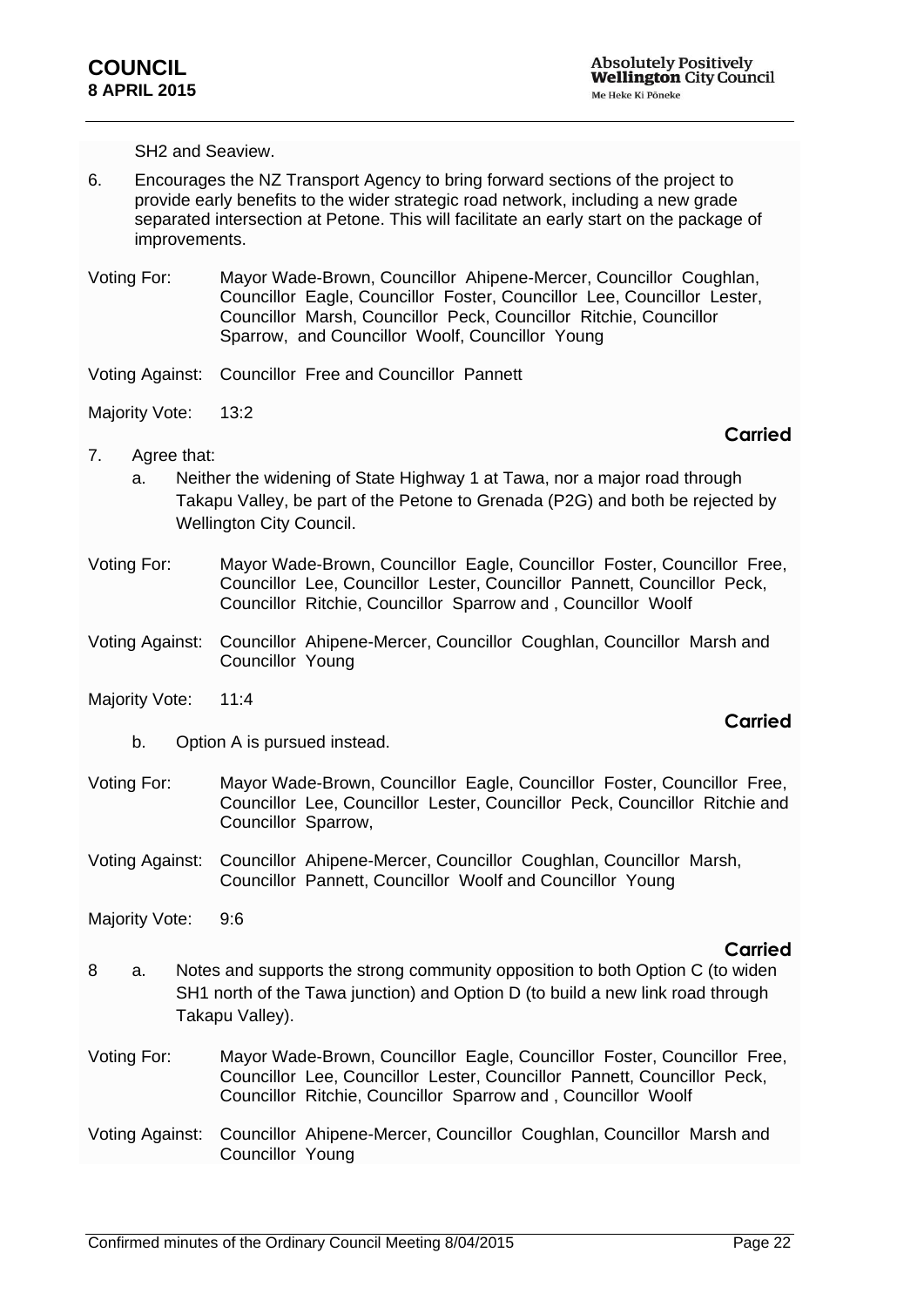Majority Vote: 11:4

#### **Carried**

- b. Notes that the original Ngauranga Triangle Strategy Study proposed joining Petone to Grenada onto SH1 south of the Tawa interchange and the Petone to Grenada option analysis showed that option A (Grenada/Churton Park interchange) was viable and encourages NZTA to consider this option.
- Voting For: Mayor Wade-Brown, Councillor Ahipene-Mercer, Councillor Coughlan, Councillor Eagle, Councillor Foster, Councillor Free, Councillor Lee, Councillor Lester, Councillor Marsh, Councillor Peck, Councillor Ritchie, Councillor Sparrow, and Councillor Woolf, Councillor Young

Voting Against: Councillor Pannett

Majority Vote: 14:1

### **Carried**

- 9. Notes and supports the strong community desire for the Petone to Grenada link road to be built.
- 10. Supports a joint governance group comprising Greater Wellington Regional Council, Hutt City Council, Wellington City Council, Porirua City Council and NZTA.
- 11. Requests GWRC and NZTA to ensure the provision of bus-based public transport services between Porirua and the Hutt Valley as soon as P2G road opens.
- Voting For: Mayor Wade-Brown, Councillor Ahipene-Mercer, Councillor Coughlan, Councillor Eagle, Councillor Foster, Councillor Free, Councillor Lee, Councillor Lester, Councillor Marsh, Councillor Peck, Councillor Ritchie, Councillor Sparrow, and Councillor Woolf, Councillor Young

Voting Against: Councillor Pannett

Majority Vote: 14:1

**Carried**

(Councillor Pannett left the meeting at 11.05am.)

### <span id="page-22-0"></span>**3.5 Invitation to Join Huawei Delegation**

Councillors Eagle, Lester and Young declared a conflict of interest in relation to this item and did not take part in any discussion or voting on this item.

(Councillor Eagle left the voting table at 11.05 am.) (Councillor Lester left the voting table at 11.05 am.) (Councillor Young left the voting table at 11.05 am.)

#### **Moved Mayor Wade-Brown, seconded Councillor Marsh**

#### **Resolved**

That the Council: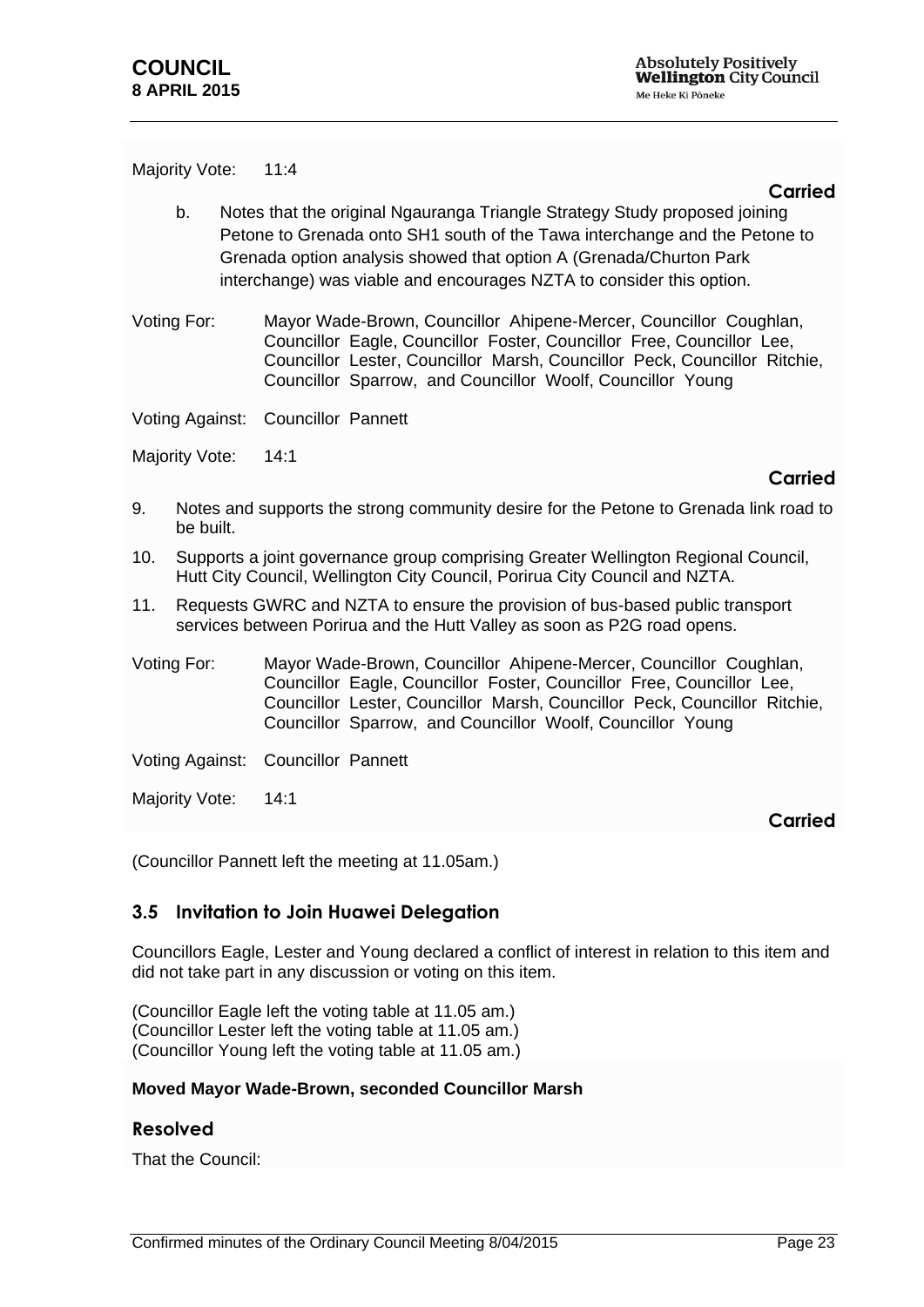- 1. Receive the information.
- 2. Agree to accept the invitation for Deputy Mayor Justin Lester and Councillors Paul Eagle and Nicola Young to attend the Hong Kong 7s in May/ June 2015 with associated visits to Huawei offices in Shenzhen, Shanghai and Beijing.
- 3. Note that the costs of the delegation are being met by Huawei and that there is no cost to Council for Councillor attendance, other than purchasing carbon credits to offset the carbon emissions created by the flights.
- Voting For: Mayor Wade-Brown, Councillor Ahipene-Mercer, Councillor Coughlan, Councillor Lee, Councillor Marsh, Councillor Sparrow and , Councillor **Woolf**
- Voting Against: Councillor Foster, Councillor Free, Councillor Peck and Councillor Ritchie
- Majority Vote: 7:4

**Carried**

(Councillor Eagle re-joined the meeting at 11.18 am.) (Councillor Young re-joined the meeting at 11.18 am.) Councillor Lester re-joined the meeting at 11.18 am.)

## <span id="page-23-0"></span>**4. Committee Reports**

### <span id="page-23-1"></span>**4.1 Report of the Governance, Finance and Planning Committee Meeting of 26 March 2015**

(Councillor Pannett returned to the meeting at 11.20 am.)

### **Wellington City Council Standing Order Amendments**

#### <span id="page-23-2"></span>**Moved Councillor Lester, seconded Councillor Foster**

#### **Resolved**

That Council:

- 1. Agree to provide audio and audiovisual links to Council and its Committee meetings in accordance with the new provisions in Standing Orders 2.21 and 2.22.
- 2. Amend Standing Orders in accordance with the Local Government Act 2002, Schedule 7, clause 27(3) to:
	- I. Include new clauses in attachment 1.
	- II. 3.21.2 Keeping of Minutes:

Amend to read -

"*The Chief Executive or his/her designated representative must keep the minutes of meetings. The minutes must record …*

*The names of those members present in person or by means of audio link*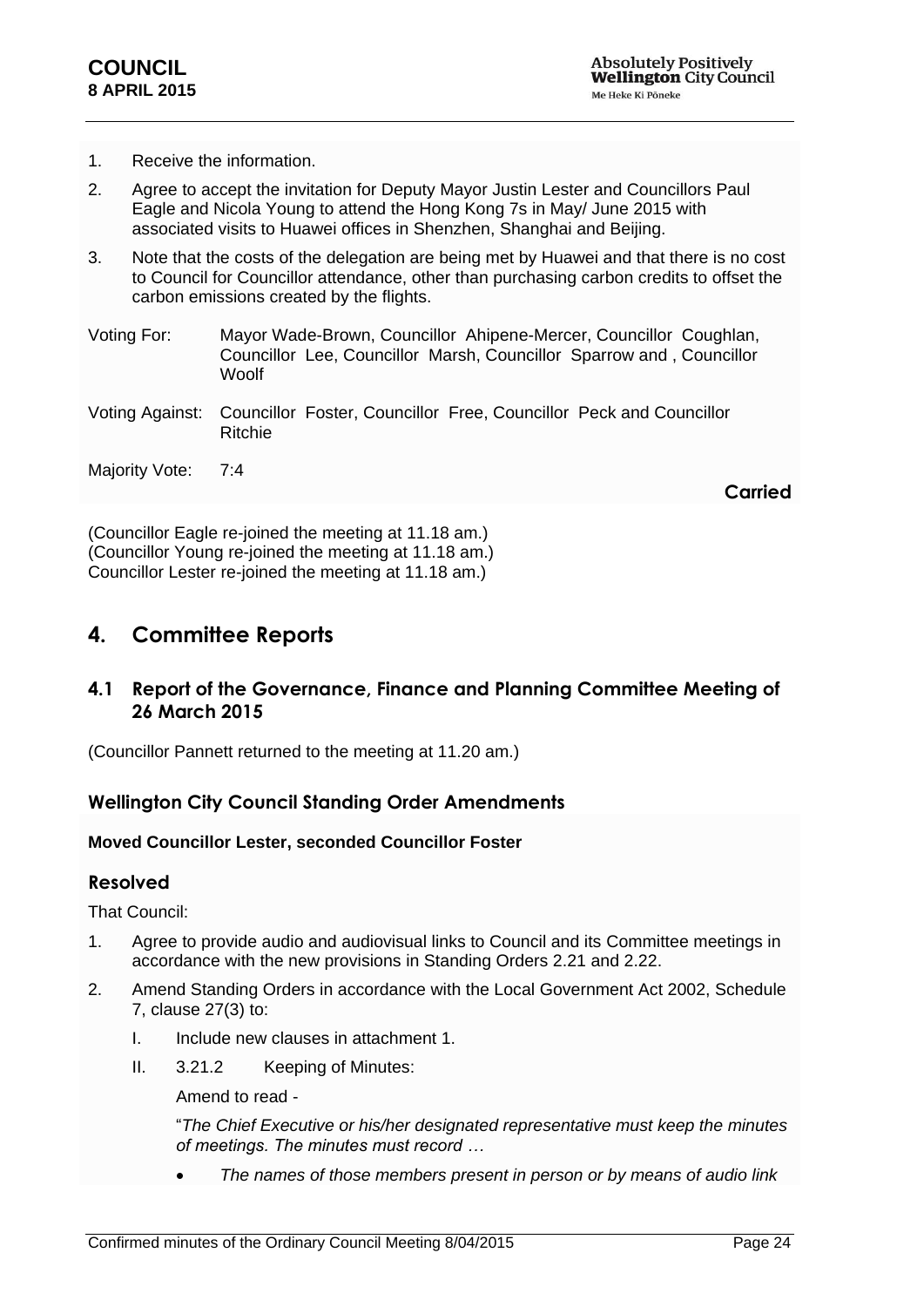*or audiovisual link."*

III. 3.23.2 Agenda to provide for public participation

Amend to include the words –

*"The public participation procedure does not apply in respect of any hearing, including the hearing of submissions where the local authority, committee or subcommittee sits in a quasi-judicial capacity."*

#### IV. *3.23.3 Public participation where heard*

#### Amend to read -

*Public participation may be received by the local authority or any of its committees provided a written, oral or electronic application to address the meeting setting forth the subject, has been lodged with the Chief Executive by 12:00 noon of the working day prior to the meeting concerned, and has been subsequently approved by the chairperson.* 

*The chairperson may refuse requests for public participation:*

- *(a) that are repetitious or offensive;*
- *(b) where the person or group of people with a specific purpose or common view an interest group or organisation has been heard on the same item at committee prior to it being referred to Council for decision;*
- *(c) where the person or group of people with a specific purpose or common view an interest group or organisation has been heard on the same item at a subcommittee prior to it being referred to a committee for consideration or decision;*
- *(d) where the public participation relates to a matter that is subject to a statutory hearing process currently before the Council;*
- *(e) where the item does not fall within the scope of the agenda for a Council meeting;*
- *(f) where meetings are scheduled for the purpose of oral hearings only.*

*Provided that if public participation is declined under (e) that the Chairperson refers the public participant to the relevant Committee*

*V.* 3.12.1 Any member present may move a motion or amendment

Amend to read -

"*If the mover of an agenda item wishes to move an amendment to the motion, they must state at the time of moving the motion that it is being moved 'proforma', and following the seconding of the motion, immediately propose an amendment to the motion.*

*VI.* 3.12.8 – Amendment once moved

Amend to read -

*"Except for reports from statutory hearing committees, when a motion has been moved and seconded, then proposed by the chairperson for discussion, an amendment may be moved or seconded by any member who has not spoken to the motion, whether an original motion or a substituted motion.*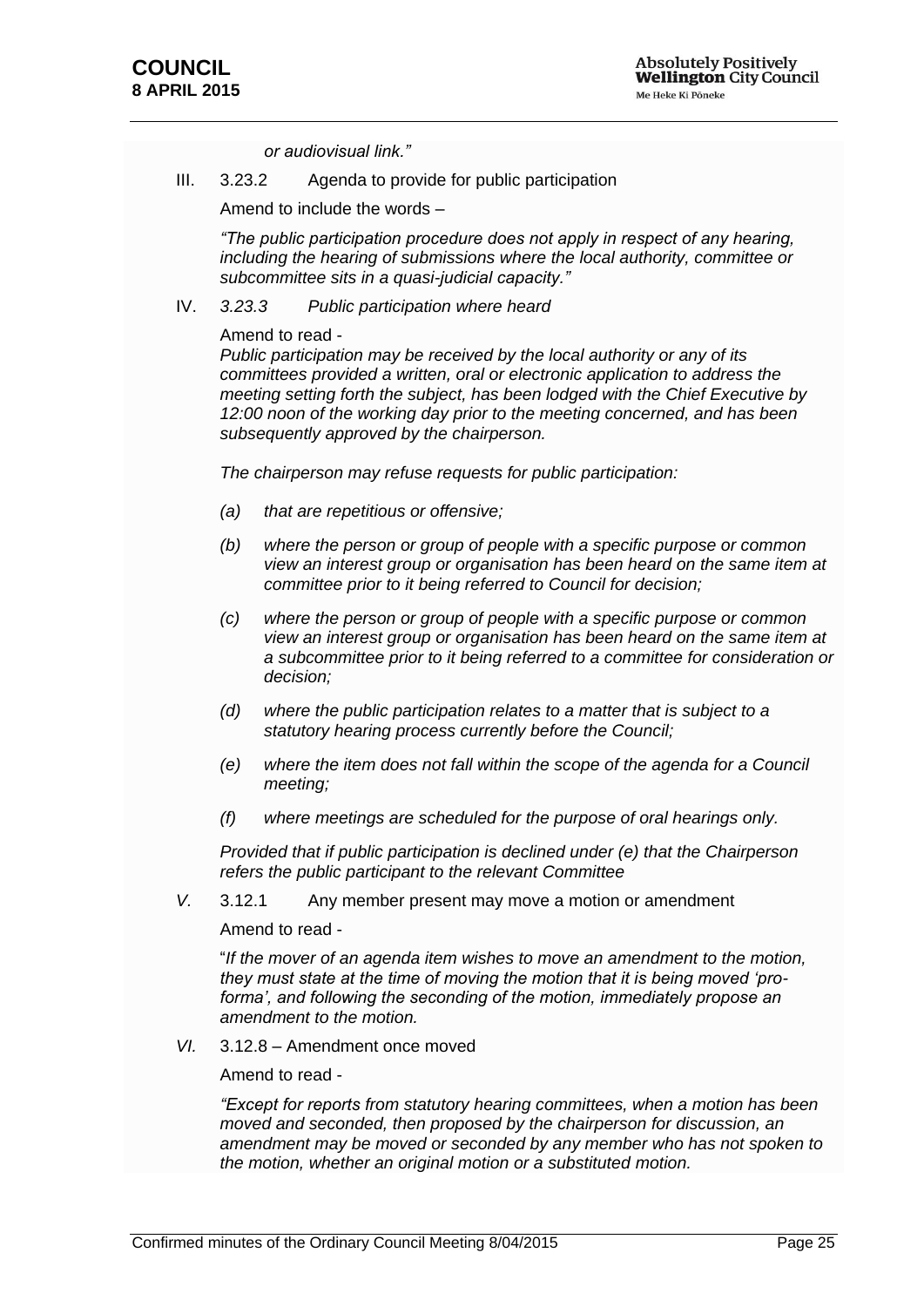*At a meeting of the Council, the mover or seconder of a motion for the adoption of the report of a committee may with the leave of the meeting only propose a minor amendment for the purpose of clarifying the intent of the report to ensure appropriate process is followed.*

*Notwithstanding the above, at a meeting of a committee, if the mover of an agenda item states the item is being moved 'pro-forma', the mover may also subsequently propose an amendment to the motion."*

VII. 3.15.2 Second repeat where notice of motion rejected

Delete –

*"If such a repeat notice of motion as provided for in Standing Order 3.15.1 is also rejected by the local authority, any further notice prior to the expiration of the original period of six months must be signed by a majority of all members, including vacancies."*

- VIII. Appendix E Motions and Amendments: Amendment withdrawn by a majority decision Replace *"SO 3.10.3" with "SO 3.12.4"*.
- Voting For: Mayor Wade-Brown, Councillor Ahipene-Mercer, Councillor Coughlan, Councillor Eagle, Councillor Foster, Councillor Free, Councillor Lee, Councillor Lester, Councillor Marsh, Councillor Pannett, Councillor Peck, Councillor Ritchie, Councillor Sparrow, and Councillor Woolf, Councillor Young
- Voting Against: Nil
- Majority Vote: 15:0

**Carried**

### <span id="page-25-0"></span>**4.2 Report of the Community, Sport and Recreation Committee Meeting of 18 March 2015**

### **Local Approved Products Policy. Report Back Following Consultation and Proposed Final Policy**

#### **Moved Councillor Eagle, seconded Councillor Marsh**

That the Council:

1. Agree that the Local Approved Products Policy on psychoactive substances (attached as Attachment 1) be adopted.

#### **Moved Councillor Free, seconded Councillor Sparrow**, the following amendment:

That the Council:

**2. Agree that the policy will be reviewed after assessing the effects on the community twelve months after the first approved psychoactive substances are**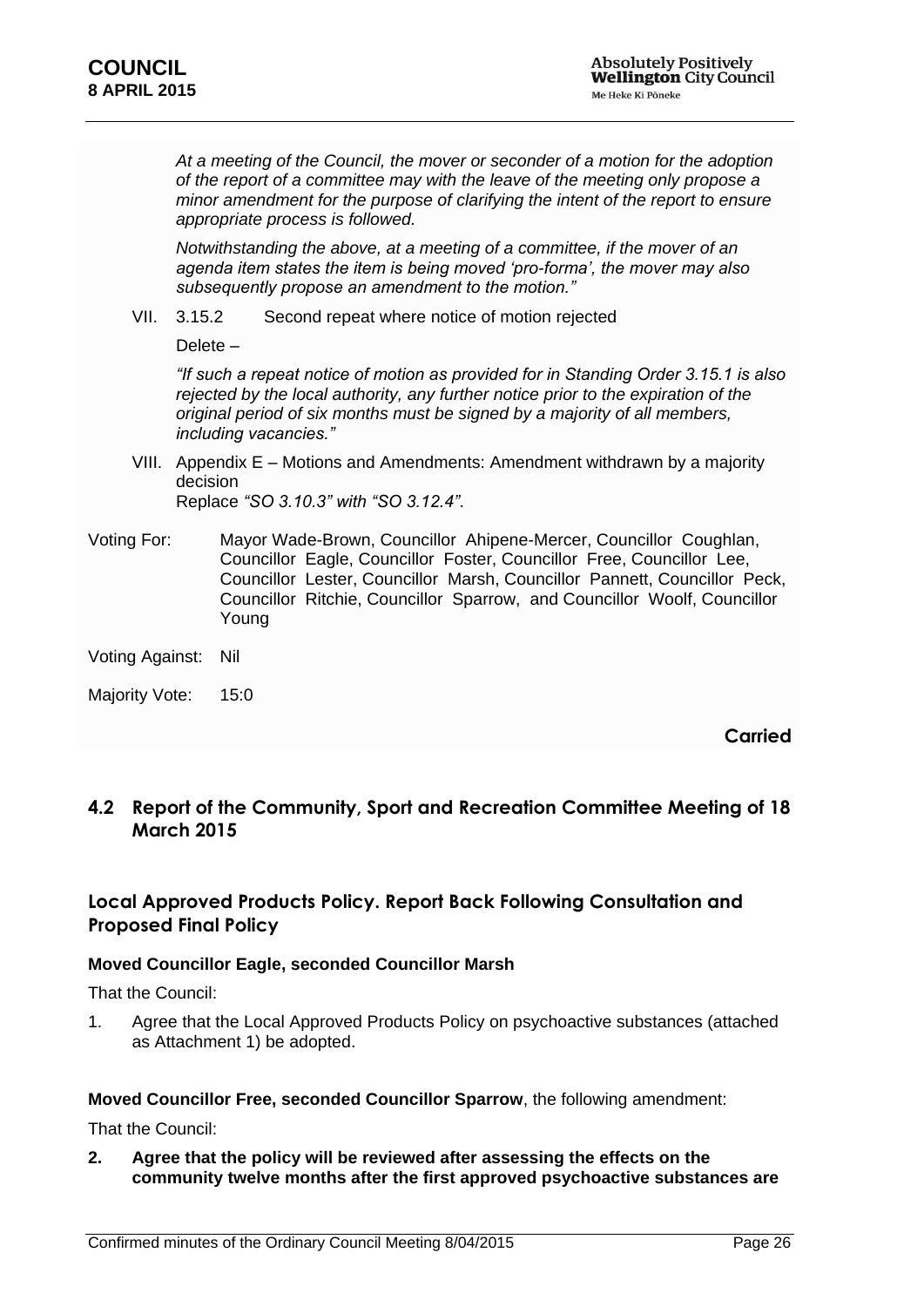| sold.               |                                                                                                                                                                                                                                                                                                              |
|---------------------|--------------------------------------------------------------------------------------------------------------------------------------------------------------------------------------------------------------------------------------------------------------------------------------------------------------|
| Voting For:         | Mayor Wade-Brown, Councillor Ahipene-Mercer, Councillor Coughlan,<br>Councillor Eagle, Councillor Foster, Councillor Free, Councillor Lee,<br>Councillor Lester, Councillor Marsh, Councillor Pannett, Councillor Peck,<br>Councillor Ritchie, Councillor Sparrow, and Councillor Woolf, Councillor<br>Young |
| Voting Against: Nil |                                                                                                                                                                                                                                                                                                              |
| Majority Vote:      | 15:0<br>'IAN                                                                                                                                                                                                                                                                                                 |

## <span id="page-26-0"></span>**Resolved**

That the Council:

- 1. Agree that the Local Approved Products Policy on psychoactive substances (attached as Attachment 1) be adopted.
- 2. Agree that the policy will be reviewed after assessing the effects on the community twelve months.
- Voting For: Mayor Wade-Brown, Councillor Ahipene-Mercer, Councillor Coughlan, Councillor Eagle, Councillor Foster, Councillor Free, Councillor Lee, Councillor Lester, Councillor Marsh, Councillor Pannett, Councillor Ritchie, Councillor Sparrow, and Councillor Woolf, Councillor Young
- Voting Against: Councillor Peck
- Majority Vote: 14:1

**Carried**

### <span id="page-26-1"></span>**4.3 Report of the Environment Committee Meeting of 19 March 2015**

### **Proposed disposal of dwellings only (no land) located at 329 Makara Road, Makara (Cemetery Reserve) and 126 Orangi Kaupapa Road, Northland (Town Belt)**

#### <span id="page-26-2"></span>**Moved Councillor Ritchie, seconded Councillor Pannett**

#### **Resolved**

That the Council:

- 1. Agrees to dispose of the dwellings located at 329 Makara Road, Makara (Makara Cemetery) and 126 Orangi Kaupapa Road, Northland (Town Belt)
- 2. Delegate to the Manager of Parks, Sport and Recreation the power to take all actions necessary to dispose of these buildings, including: sale (if applicable), removal, demolition and asset write off.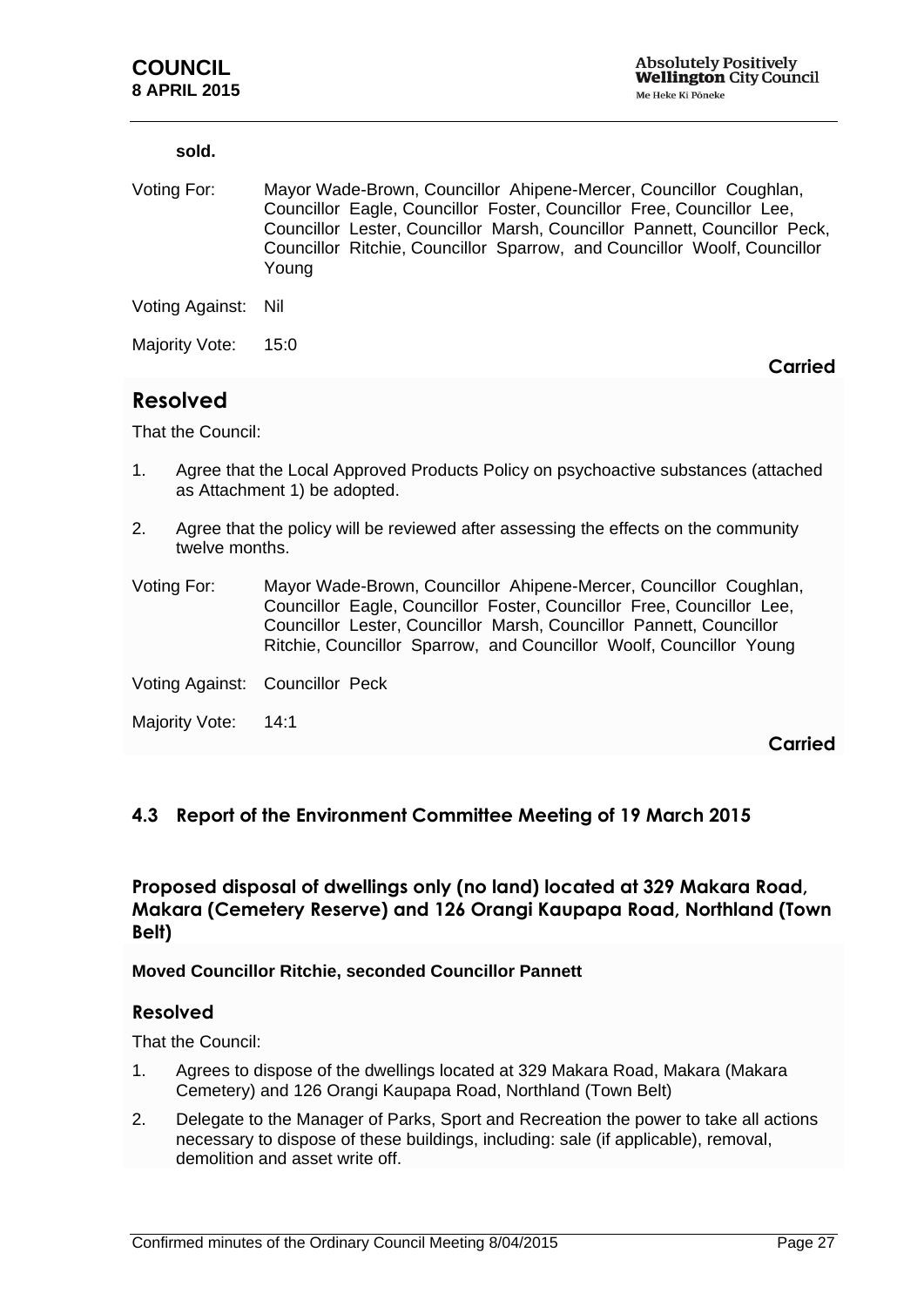| Voting For:         | Mayor Wade-Brown, Councillor Ahipene-Mercer, Councillor Coughlan,<br>Councillor Eagle, Councillor Foster, Councillor Free, Councillor Lee,<br>Councillor Lester, Councillor Marsh, Councillor Pannett, Councillor Peck,<br>Councillor Ritchie, Councillor Sparrow, and Councillor Woolf, Councillor<br>Young |
|---------------------|--------------------------------------------------------------------------------------------------------------------------------------------------------------------------------------------------------------------------------------------------------------------------------------------------------------|
| Voting Against: Nil |                                                                                                                                                                                                                                                                                                              |
| Majority Vote:      | 15:0<br>ied                                                                                                                                                                                                                                                                                                  |

### <span id="page-27-0"></span>**3.6 LATE ITEM - Proposed Historical Sister City Relationship between Çanakkale and Wellington**

#### **Moved Mayor Wade-Brown, seconded Councillor Foster**

### **Resolved**

That the Council:

- 1. Receive the information.
- 2. Agree to a Historical Sister City Relationship between Çanakkale, Turkey and Wellington, New Zealand.
- 3. Sign an MOU with the Çanakkale Municipality formalising this Historical Sister City Relationship.
- 4. Note that this Historical Sister City Relationship will be met from the existing International Relations budget and no additional funding is required.
- Voting For: Mayor Wade-Brown, Councillor Ahipene-Mercer, Councillor Coughlan, Councillor Eagle, Councillor Foster, Councillor Free, Councillor Lee, Councillor Lester, Councillor Marsh, Councillor Pannett, Councillor Peck, Councillor Ritchie, Councillor Sparrow, and Councillor Woolf, Councillor Young

Voting Against: Nil

Majority Vote: 15:0

**Carried**

### <span id="page-27-1"></span>**5. Public Excluded**

### **Moved Mayor Wade-Brown, seconded Councillor Ritchie**

### **Resolved**

THAT the Council :

Pursuant to the provisions of the Local Government Official Information and Meetings Act 1987, exclude the public from the following part of the proceedings of this